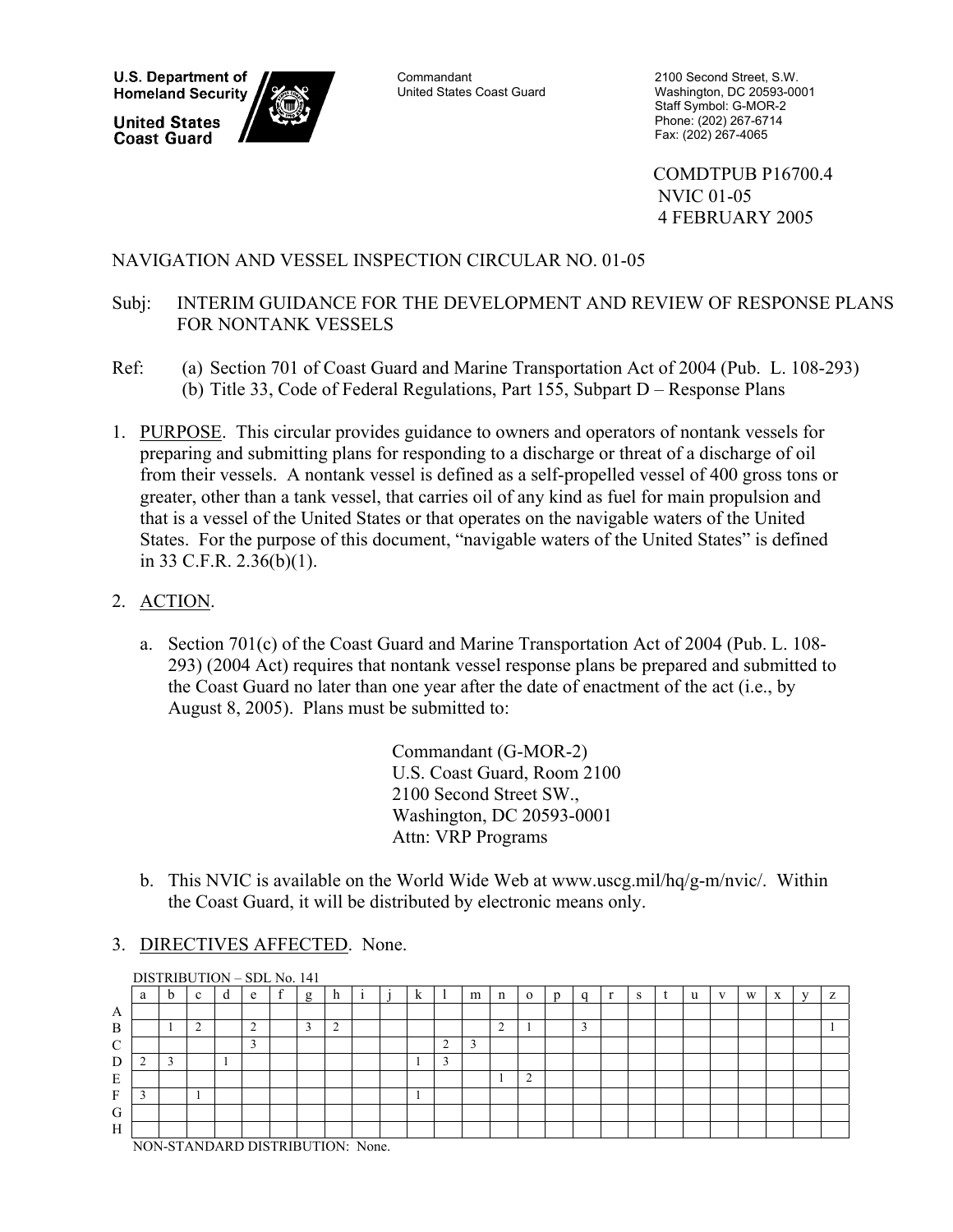### NAVIGATION AND VESSEL INSPECTION CIRCULAR NO. 01-05

4. BACKGROUND. On August 9, 2004, the President signed the 2004 Act. Sections 701(a) and (b) of the 2004 Act amend sections 311(a) and (j) of the Federal Water Pollution Control Act (FWPCA) ([33 U.S.C. 1321\(a\) and \(j\)\)](http://assembler.law.cornell.edu/uscode/html/uscode33/usc_sec_33_00001321----000-.html) to require the Coast Guard to issue regulations that require an owner or operator of a nontank vessel to prepare and submit to the Coast Guard a plan for responding, to the maximum extent practicable, to a worse case discharge, and to a substantial threat of such a discharge, of oil. Section 701(c) of the 2004 Act requires that these response plans be prepared and submitted to the Coast Guard no later than one year after the date of enactment of the 2004 Act (i.e., by August 8, 2005).

## 5. DISCUSSION.

- a. The Coast Guard intends to issue regulations as required by the 2004 Act. However, given the statutory deadline of August 8, 2005, for submitting these plans, and the length of time necessary to develop and publish regulations, the Coast Guard is providing this interim guidance to help owners and operators begin the process of developing these plans. Until regulations are in effect, the Coast Guard may authorize a nontank vessel to operate without an approved response plan until two years after the date of submission to the Coast Guard of a plan under  $33 \text{ U.S.C. } 1321(j)(5)(G)$  if the owner or operator certifies that the owner or operator has ensured by contract or other means approved by the Coast Guard the availability of private personnel and equipment necessary to respond, to the maximum extent practicable, to a worst case discharge or a substantial threat of such a discharge. Under [33 U.S.C. 1321\(j\)\(5\)\(D\)](http://assembler.law.cornell.edu/uscode/html/uscode33/usc_sec_33_00001321----000-.html), a response plan must —
	- (1) Be consistent with the requirements of the National Contingency Plan and Area Contingency Plans;
	- (2) Identify the qualified individual having full authority to implement removal actions, and require immediate communications between that individual and the appropriate Federal official and the persons providing personnel and equipment pursuant to paragraph (3) below;
	- (3) Identify and ensure by contract or other means approved by the Coast Guard the availability of private personnel and equipment necessary to remove to the maximum extent practicable a worst case discharge (including a discharge resulting from fire or explosion), and to mitigate or prevent a substantial threat of such a discharge;
	- (4) Describe the training, equipment testing, periodic unannounced drills, and response actions of persons on the vessel, to be carried out under the plan to ensure the safety of the vessel and to mitigate or prevent the discharge, or the substantial threat of a discharge;
	- (5) Be updated periodically; and
	- (6) Be resubmitted for approval of each significant change.
- b. In the event regulations are not in effect on August 9, 2005, the Coast Guard may issue a two year authorization letter authorizing a nontank vessel to operate without an approved response plan if the plan submitted meets the requirements of paragraph 5.a. above. Because the Coast Guard expects to receive a large number of response plans, it may be unable to review, by August 9, 2005, all of the plans in the detail sufficient for a two year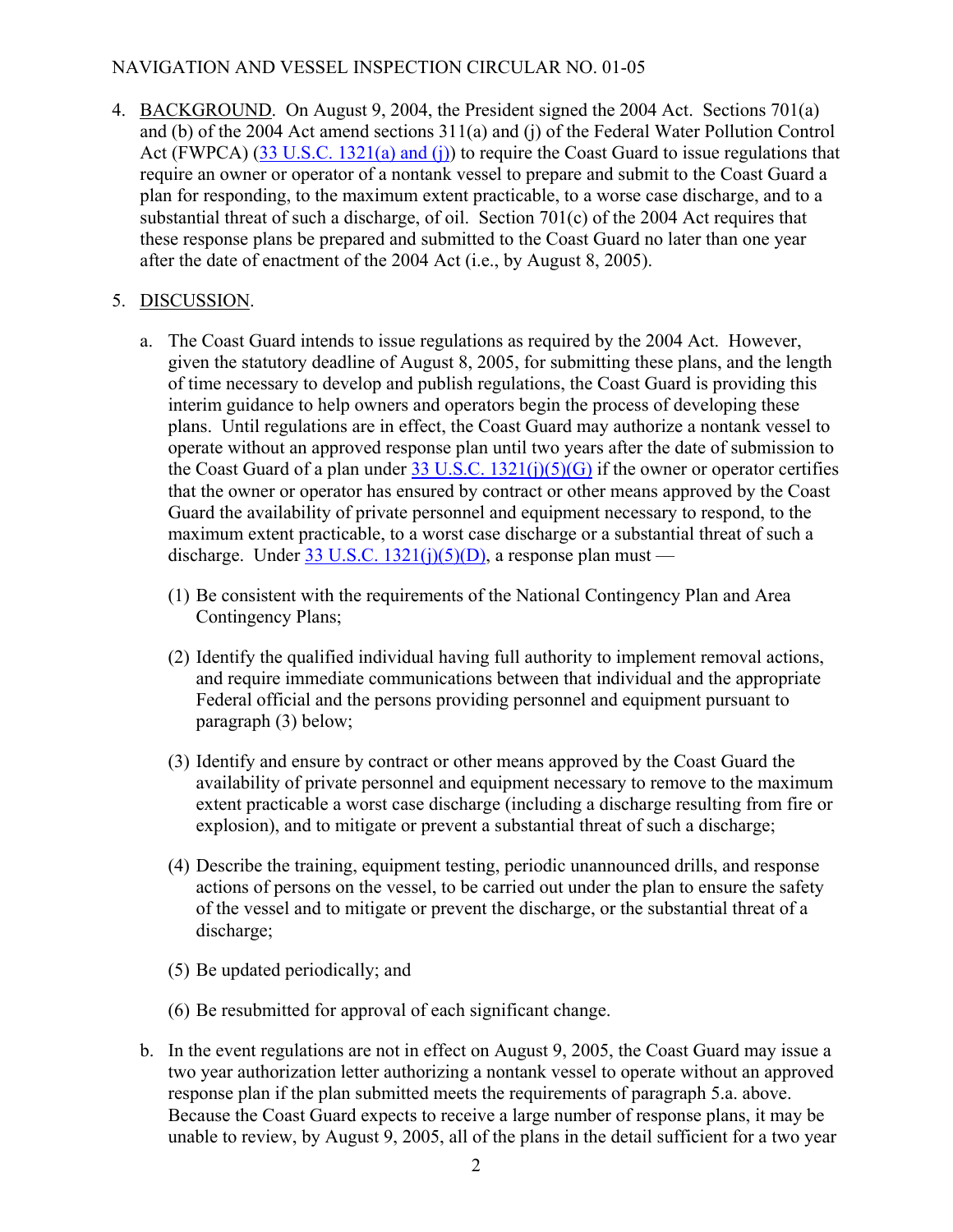### NAVIGATION AND VESSEL INSPECTION CIRCULAR NO. 01-05

authorization letter. In order to avoid a disruption in vessel operations, the Coast Guard may issue an interim authorization letter until its detailed review is complete. However, it may still take up to one month to issue an interim authorization letter. Therefore, to avoid a disruption of operation, the Coast Guard encourages vessel owners and operators to submit their response plans as soon as possible. Until superseded by regulations, nontank vessels must have a valid interim authorization letter or valid authorization letter in order to operate on or after August 9, 2005.

#### 6. DISCLAIMER.

- a. Except as required by statute as discussed in paragraph 5.a. above, this document is intended only to provide guidance to industry for preparing response plans. While the guidance contained in this document may assist the industry, public, Coast Guard, and other Federal and State regulators in applying statutory and regulatory requirements, the guidance is not a substitute for applicable legal requirements nor is it a regulation itself. Thus, it is not intended to nor does it impose legally-binding requirements on any party, including the Coast Guard, other Federal agencies, the States, or the regulated community.
- 1. b. This document does not bind the Coast Guard in any way in developing regulations. A response plan that complies with this guidance may ultimately not comply with the regulations, once issued. In which case, the plan may require revision by the vessel owner or operator to comply with the regulations.
- 7. FORMS/REPORTS. None.

J.A. Lilmour

T. H. GILMOUR Rear Admiral, U.S. Coast Guard Assistant Commandant for Marine Safety, Security and Environmental Protection

Enclosure: (1) Nontank Vessel Response Plan Preparation Guidance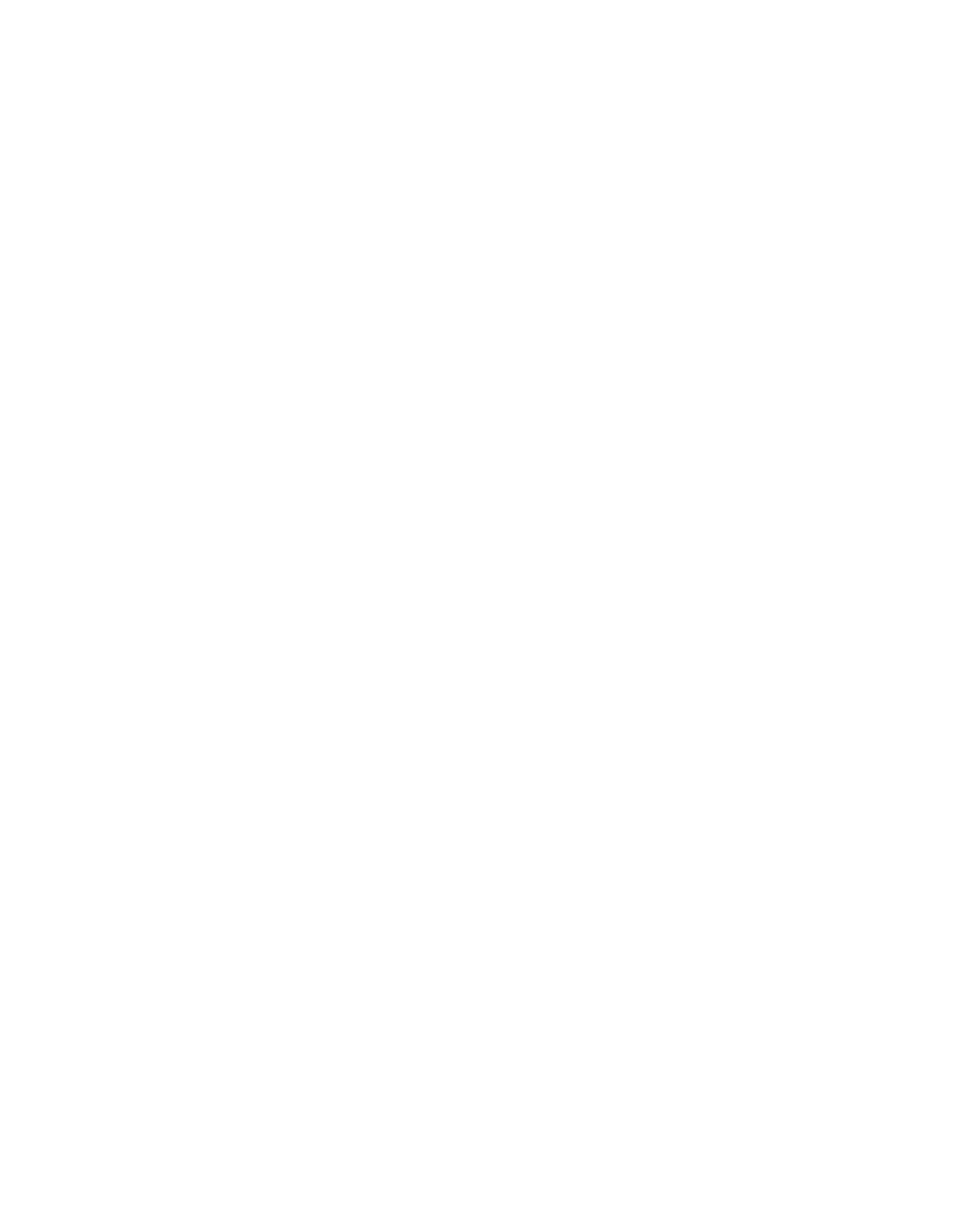#### **NONTANK VESSEL RESPONSE PLAN PREPARATION GUIDANCE**

#### **TABLE OF CONTENTS**

- Section 1 Summary.
- Section 2 Purpose.
- Section 3 Applicability.
- Section 4 Definitions.
- Section 5 Contents of the plan: General provisions.
- Section 6 Contents of the plan: Specific sections.
- Section 7 Response plan development and evaluation criteria for nontank vessels carrying groups I through IV petroleum oil as fuel.
- Section 8 Response plan development and evaluation criteria for nontank vessels carrying group V petroleum oil as fuel.
- Section 9 Qualified individual and alternate qualified individual.
- Section 10 Training.
- Section 11 Exercises.
- Section 12 Procedures for plan submission, approval, request for acceptance of alternative planning criteria, and appeal.
- Appendix A Guidelines for determining and evaluating required response resources for vessel response plans.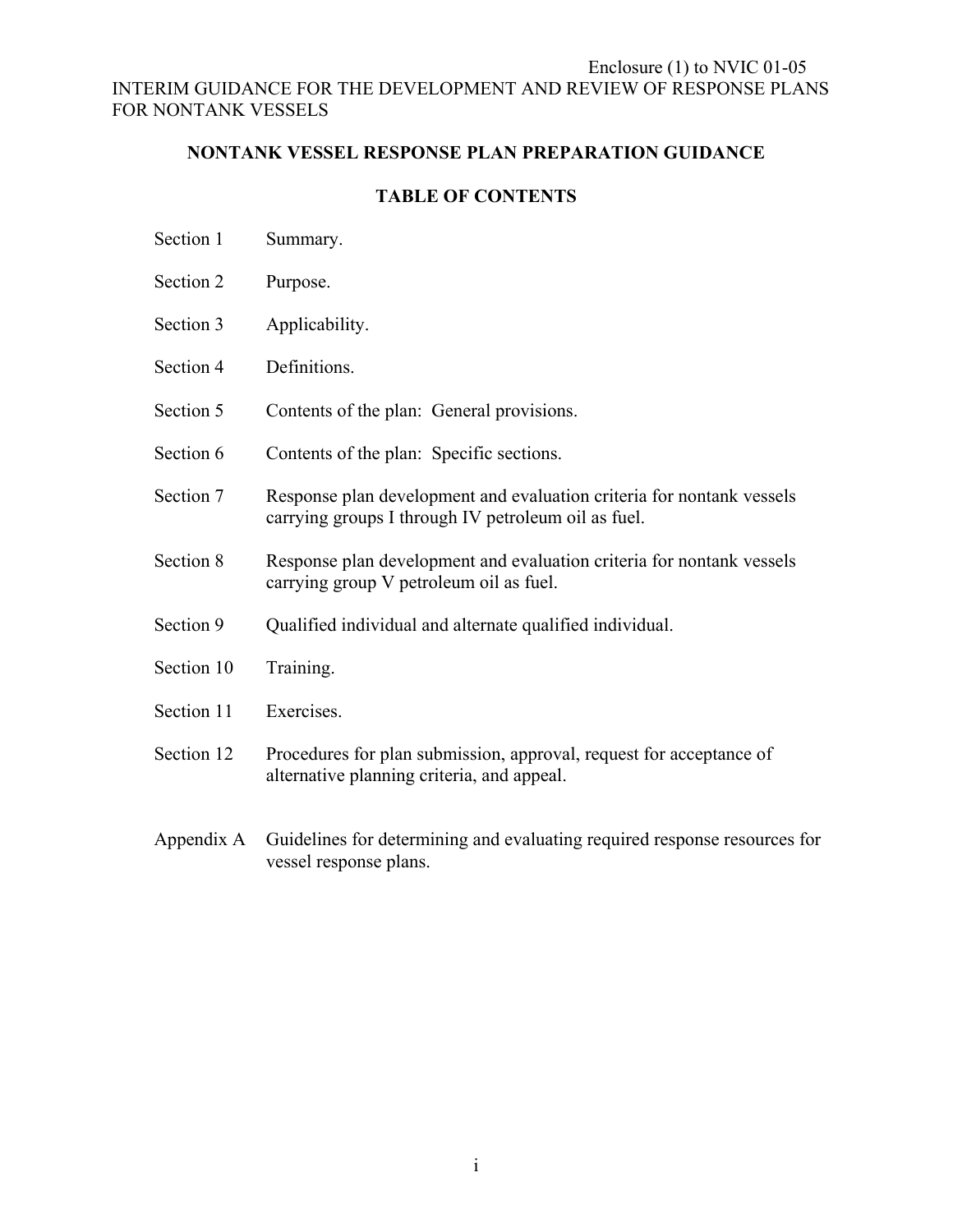This page intentionally left blank.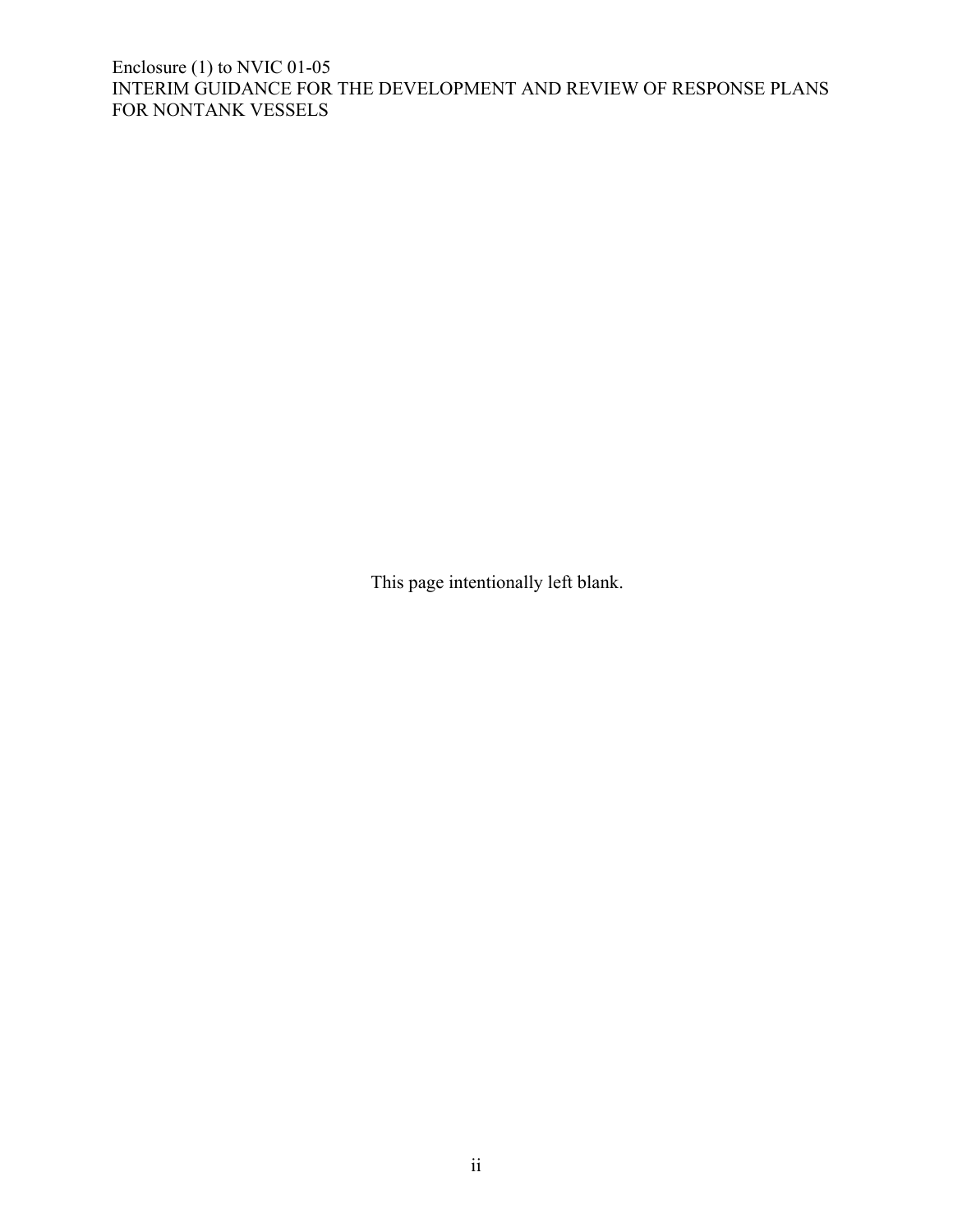#### NONTANK VESSEL RESPONSE PLAN PREPARATION GUIDANCE

#### Section 1 Summary.

This interim guidance for the development of Nontank Vessel Response Plans parallels existing regulations for Tank Vessel Response Plans found in [33 CFR 155](http://www.access.gpo.gov/nara/cfr/waisidx_04/33cfr155_04.html).

For the purpose of this document, sections of  $\frac{33 \text{ CFR}}{155 \text{ have been modified to apply to}}$ Nontank Vessel Response Plans. The sections predominantly modified are:

- (a) *§155.1015 Applicability*: The term "nontank vessels" was added to the applicability section while the exemptions regarding offshore supply vessels and fishing vessels 400 gross tons and greater were removed. Further, an exemption addressing nontank vessels not carrying oil of any kind was introduced.
- (b) *§155.1020 Definitions*: Definitions for "nontank vessel" and "fuel" were added, while the definitions for "average most probable discharge," "maximum most probable discharge," and "worst case discharge" were modified to include fuel capacity. A provision stating that "fuel and recovered oil" is excluded from the definition of cargo was inserted.
- (c) *§155.1025 Operatin*g *restrictions and interim operating authorization*: "Fuel" was included where "cargo" was used.
- (d) *§155.1030 General response plan requirements*: Nontank vessels 400 gross tons and greater were included, as well as "fuel" where the term "cargo" is used.
- (e) *§155.1035 Response plan requirements for manned vessels carrying oil as a primary cargo*: Nontank vessels 400 gross tons and greater were included, while the limitation to oil carried as cargo was removed so that oil carried as fuel is included.
- (f) *§155.1045 Response plan requirements for vessels carrying oil as a secondary cargo*: Applicability was limited to vessels less than 400 gross tons.
- (g) *§155.1050 Response plan development and evaluation criteria for vessels carrying groups I through IV petroleum oil as a primary cargo*: All nontank vessels carrying groups I through IV petroleum oil as fuel should identify in the response plan and ensure the availability of, through contract or other approved means:
	- (1) The response resources that would respond to a discharge up to the vessel's average most probable discharge, plus salvage resources;
	- (2) The response resources necessary to respond to a discharge up to the vessel's maximum most probable discharge volume, plus salvage and lightering resources, **for vessels with a capacity of 250 barrels or more**; and
	- (3) The response resources necessary to respond to discharges up to the Tier 1 worst case discharge volume of the oil to the maximum extent practicable, plus salvage, firefighting and lightering, **for vessels with a capacity of 2,500 barrels or more.**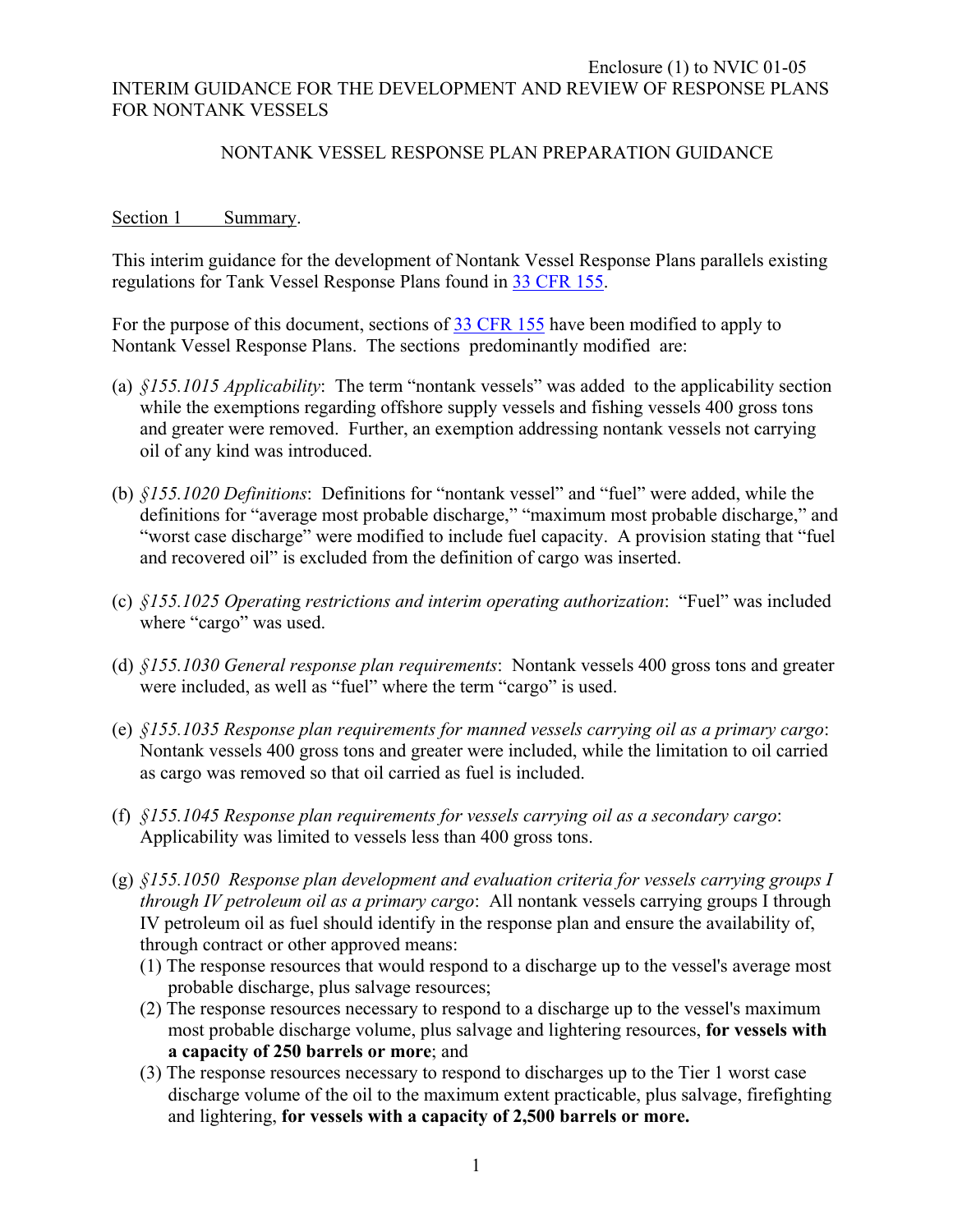- (h) *§155.1052 Response plan development and evaluation criteria for vessels carrying group V petroleum oil as a primary cargo*: Nontank vessels carrying group V petroleum oil as fuel was added. Additionally, nontank vessels with a capacity of 2,500 barrels or more, carrying group V petroleum oil as fuel, should be required to provide information in their plan that identifies:
	- (1) Procedures and strategies for responding to discharges up to a worst case discharge of group V petroleum oils to the maximum extent practicable; and
	- (2) Sources of the equipment and supplies necessary to locate, recover, and mitigate such a discharge.

These same vessels should also identify in the response plan and ensure, through contract or other approved means, the availability of required equipment, including:

- (1) Sonar, sampling equipment, or other methods for locating the oil on the bottom or suspended in the water column;
- (2) Containment boom, sorbent boom, silt curtains, or other methods for containing oil that may remain floating on the surface or to reduce spreading on the bottom;
- (3) Dredges, pumps, or other equipment necessary to recover oil from the bottom and shoreline; and
- (4) Other appropriate equipment necessary to respond to a discharge involving the type of oil carried.

Furthermore, nontank vessels with a capacity of 2,500 barrels or more, carrying group V petroleum oil as fuel, should identify in the response plan and ensure the availability of certain resources required by *Sec.*  $155.1035(c)(5)(ii)$  and  $155.1040(c)(5)(i)$ , as applicable, through contract or other approved means. Resources should include:

- (1) Fendering equipment;
- (2) Transfer hoses and connection equipment; and
- (3) Portable pumps and ancillary equipment necessary to offload the vessel's largest cargo tank in 24 hours of continuous operation.

Resources should be capable of reaching the locations in which the vessel operates within the stated times following notification:

- (1) Inland, nearshore, and Great Lakes waters—12 hours.
- (2) Offshore waters and rivers and canals—18 hours.
- (3) Open ocean waters—36 hours.

#### Section 2 Purpose.

 $\boxed{\equiv}$  purpose of this guidance is to recommend procedures for the development of oil spill **response plans for nontank vessels.** The planning criteria identified should be used in developing the plan and identifying the resources necessary for responding to various spills. The specific criteria for response resources and their arrival times should not be performance standards. They should be planning criteria based on a set of assumptions that may not exist during an actual oil spill incident.[EAB1] The owner or operator may deviate from the applicable response plan if the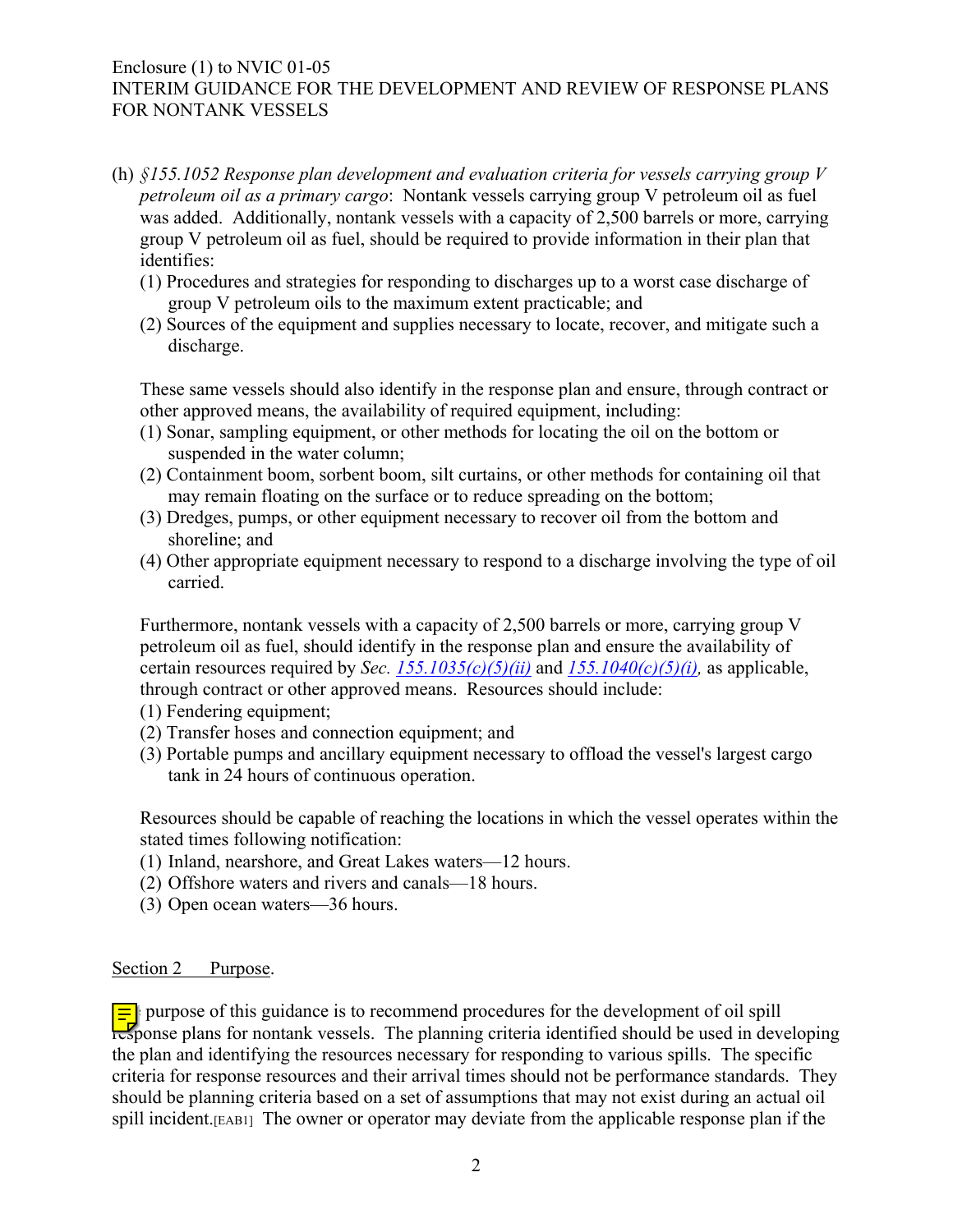President or the Federal On-Scene Coordinator determines that deviation from the response plan would provide for a more expeditious or effective response to the spill or mitigation of its environmental effects.

The procedures in this guidance for developing oil spill response plans for nontank vessels parallel the procedures for the development of oil spill response plans for tank vessels found in title 33, Code of Federal Regulations, part 155 ([33 CFR part 155, subpart D](http://frwebgate5.access.gpo.gov/cgi-bin/waisgate.cgi?WAISdocID=544683132246+5+0+0&WAISaction=retrieve)). The following sections should help point out the differences between the two.

### Section 3 Applicability.

- (a) The guidance in this document applies to each self-propelled vessel of 400 gross tons as measured under [46 U.S.C. 14302](http://assembler.law.cornell.edu/uscode/html/uscode46/usc_sec_46_00014302----000-.html) or greater, other than a tank vessel, that carries oil of any kind as fuel for main propulsion and that—
	- (1) Is a vessel of the United States; or
	- (2) Operates on the navigable waters of the United States.
- (b) Section 701(c) of the Coast Guard and Marine Transportation Act of 2004 (Pub. L. 108-293) does not exempt vessels that have not been issued an International Tonnage Certificate (ITC) under [46 U.S.C. 14302.](http://assembler.law.cornell.edu/uscode/html/uscode46/usc_sec_46_00014302----000-.html) Owners of vessels that have not been issued an ITC are advised that experience shows that a vessel's tonnage measurement under [46 U.S.C. 14502](http://assembler.law.cornell.edu/uscode/html/uscode46/usc_sec_46_00014502----000-.html) is generally less than that of the same vessel's tonnage when measurements under [46 U.S.C. 14302](http://assembler.law.cornell.edu/uscode/html/uscode46/usc_sec_46_00014302----000-.html). Therefore, vessels of or near 400 gross tons when measured under [46 U.S.C. 14502](http://assembler.law.cornell.edu/uscode/html/uscode46/usc_sec_46_00014502----000-.html) may be subject to the response plan requirement. Disparities between the two measurement systems will be addressed during the rulemaking process.
- (c) This document does not apply to the following types of vessels:
	- (1) Public vessels and vessels deemed public vessels under [14 U.S.C. 827.](http://assembler.law.cornell.edu/uscode/html/uscode14/usc_sec_14_00000827----000-.html)
	- (2) Vessels of opportunity when conducting response operations in a response area.
	- (3) Foreign flag vessels engaged in innocent passage.
	- (4) Nontank vessels, which are constructed or operated in such a manner that no oil in any kind can be carried aboard as fuel for main propulsion.
- (d) Vessels of the United States covered by this document that are not operating within the navigable waters or the exclusive economic zone of the United States should meet all provisions of this document except for identifying and ensuring, through contract or other approved means, the availability of response resources and providing the geographic-specific appendices described in section 7, as appropriate.

Section 4 Definitions.

To help understand the meaning of terms used in this document, use definitions in [33 CFR](http://a257.g.akamaitech.net/7/257/2422/04nov20031500/edocket.access.gpo.gov/cfr_2003/julqtr/33cfr155.110.htm)  [155.110](http://a257.g.akamaitech.net/7/257/2422/04nov20031500/edocket.access.gpo.gov/cfr_2003/julqtr/33cfr155.110.htm) and [155.1020](http://a257.g.akamaitech.net/7/257/2422/04nov20031500/edocket.access.gpo.gov/cfr_2003/julqtr/33cfr155.1020.htm), except for the following terms: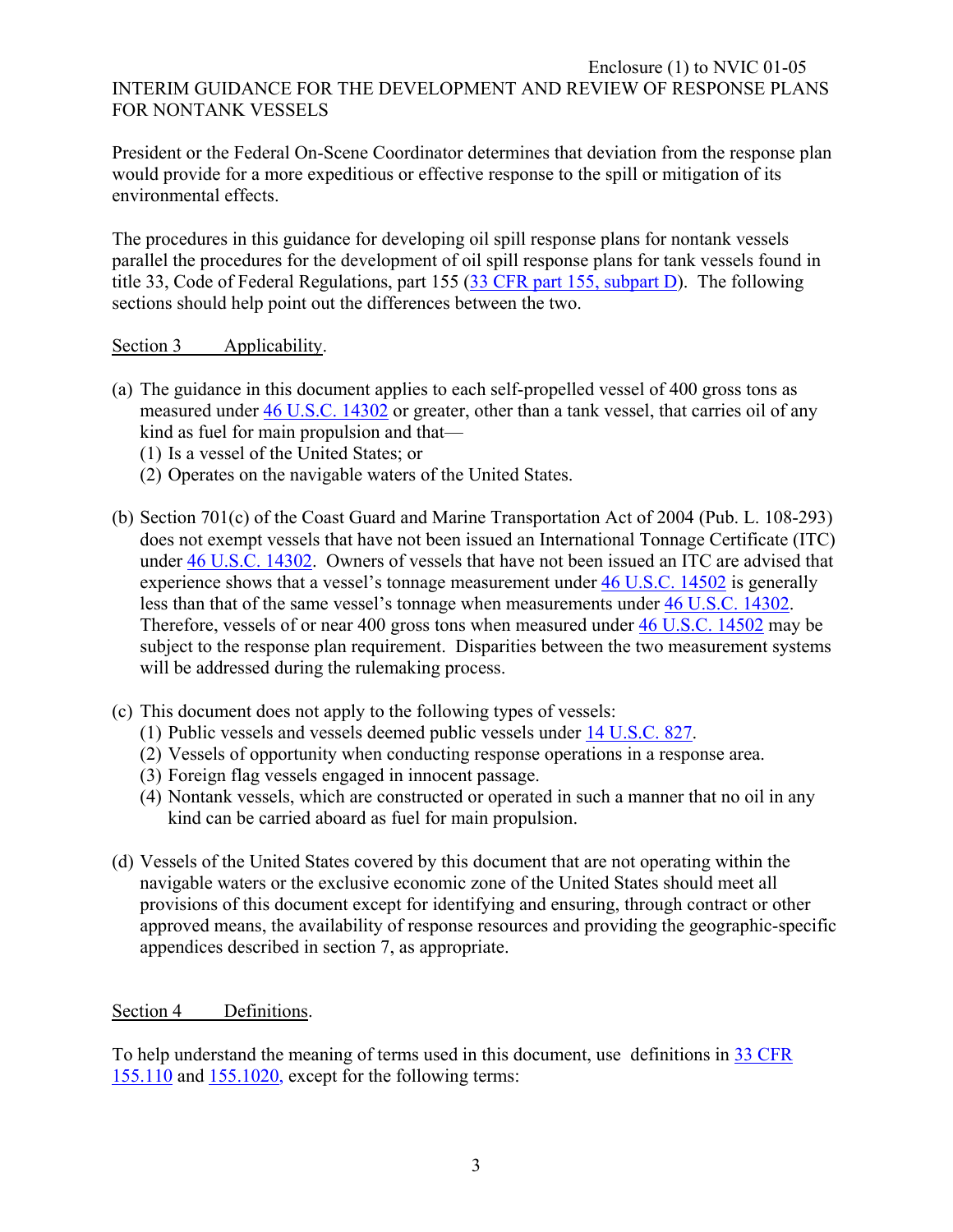*Average most probable discharge* means a discharge of the lesser of 50 barrels of oil or 1 percent of the cargo and fuel from the vessel during oil transfer operations to or from the vessel.

*Cargo* means oil that is transported to and off-loaded at a destination by a vessel. It does not include—

- (1) Oil carried in integral tanks, marine portable tanks, or independent tanks for use by machinery, helicopters, and boats carried aboard the vessel, or for use by helicopters that are directly supporting the vessel's primary operations;
- (2) Oil transferred from a towing vessel to a vessel in its tow to operate installed machinery other than the propulsion plant;
- (3) Oil carried as fuel which may be used to supply power for the main propulsion system in the vessel in which it is carried; or
- (4) Oil recovered during spill response operation.

*Fuel* means oil of any kind, which may be used to supply power for the main propulsion system in the vessel in which it is carried.

*Maximum most probable discharge* means a discharge of—

- (1) 2,500 barrels of oil for vessels with an oil cargo and fuel capacity equal to or greater than 25,000 barrels; or
- (2) 10% of the vessel's oil cargo and fuel capacity for vessels with a capacity of less than 25,000 barrels.

*Navigable waters of the United States* means the navigable waters of the United Stares as defined in [33 CFR 2.36\(b\)\(1\)](http://a257.g.akamaitech.net/7/257/2422/12feb20041500/edocket.access.gpo.gov/cfr_2004/julqtr/33cfr2.36.htm).

- *Nontank vessel* means a self-propelled vessel of 400 gross tons as measured under section [14302](http://assembler.law.cornell.edu/uscode/html/uscode46/usc_sec_46_00014302----000-.html)  [of title 46, United States Code](http://assembler.law.cornell.edu/uscode/html/uscode46/usc_sec_46_00014302----000-.html), or greater, other than a tank vessel, that carries oil of any kind as fuel for main propulsion and that—
	- (1) Is a vessel of the United States; or
	- (2) Operates on the navigable waters of the United States.
- *Substantial threat of such a discharge* means any incident involving a vessel that may create a significant risk of discharge of oil. Such incidents include, but are not limited to, groundings, strandings, collisions, hull damage, fire, explosion, loss of propulsion, flooding, on-deck spills, or other similar occurrences.
- *Worst case discharge* means a discharge in adverse weather conditions of a vessel's entire oil cargo and fuel capacity.

#### Section 5 Contents of the plan: General provisions.

- (a) A response plan must, under  $33 \text{ U.S.C. } 1321(j)(5)(D)$ :
	- (1) Be consistent with the requirements of the National Contingency Plan and Area Contingency Plans;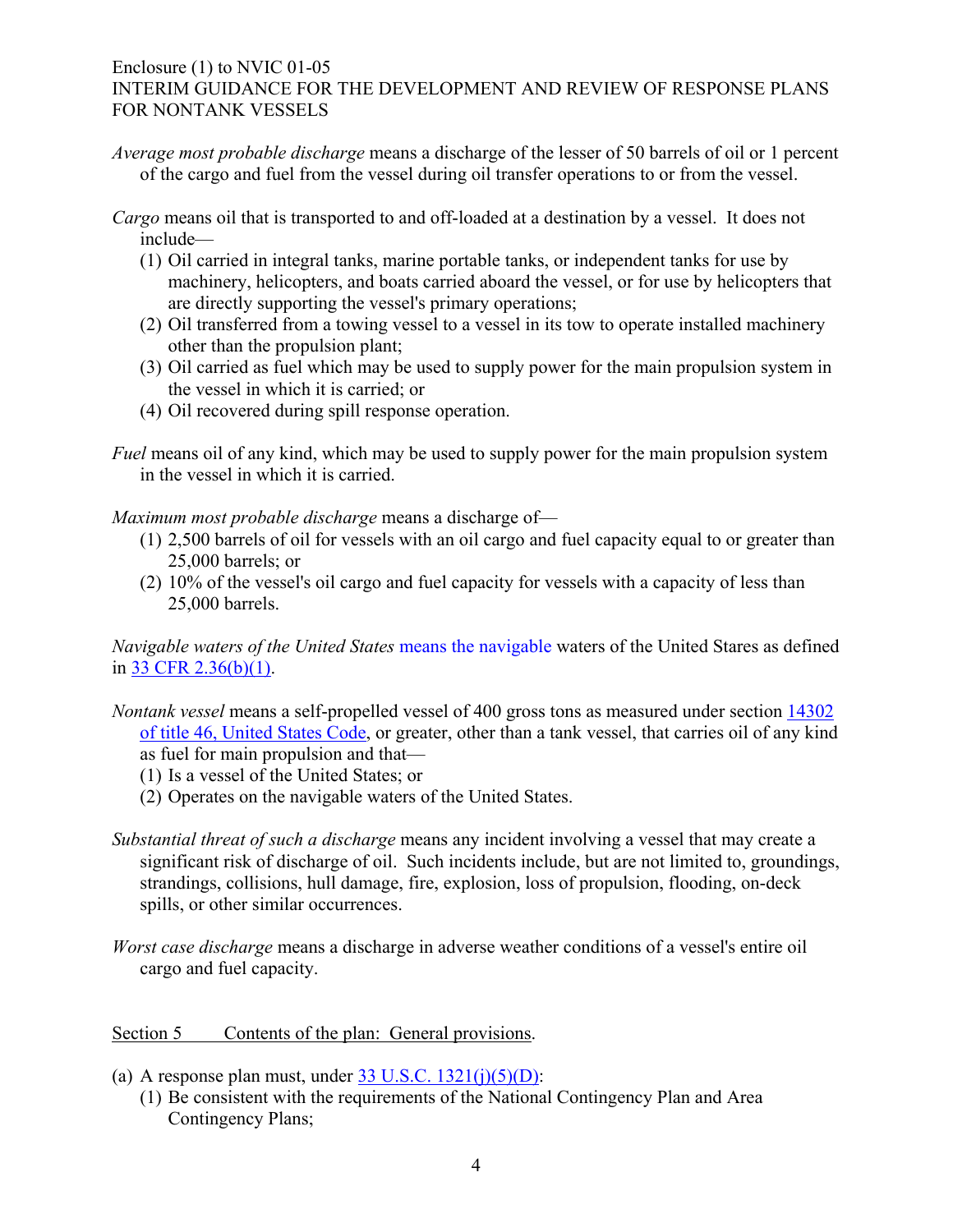## Enclosure (1) to NVIC 01-05

### INTERIM GUIDANCE FOR THE DEVELOPMENT AND REVIEW OF RESPONSE PLANS FOR NONTANK VESSELS

- (2) Identify the qualified individual having full authority to implement removal actions, and require immediate communications between that individual and the appropriate Federal official and the persons providing personnel and equipment pursuant to clause (3);
- (3) Identify, and ensure by contract or other means approved by the President, the availability of private personnel and equipment necessary to remove to the maximum extent practicable a worst case discharge (including a discharge resulting from fire or explosion), and to mitigate or prevent a substantial threat of such a discharge;
- (4) Describe the training, equipment testing, periodic unannounced drills, and response actions of persons on the vessel or at the facility, to be carried out under the plan to ensure the safety of the vessel or facility and to mitigate or prevent the discharge, or the substantial threat of a discharge;
- (5) Be updated periodically; and
- (6) Be resubmitted for approval of each significant change.
- (b) Additionally, the plan should follow the other general provisions in [33 CFR 1030,](http://a257.g.akamaitech.net/7/257/2422/04nov20031500/edocket.access.gpo.gov/cfr_2003/julqtr/pdf/33cfr155.1030.pdf) with the following exceptions:
	- (1) The plan should cover all geographic areas of the United States in which the vessel would handle, store, or transport oil as fuel, including port areas and offshore transit areas.
	- (2) If the vessel owner or operator has more than one vessel, the plan may cover each class of vessel (i.e., manned vessels carrying oil as primary cargo and nontank vessels of 400 gross tons and greater, unmanned vessels carrying oil as primary cargo, and vessels carrying oil as secondary cargo), with a separate vessel-specific appendix for each vessel covered by the plan and a separate geographic-specific appendix for each Captain of the Port (COTP) zone in which the vessel(s) would operate.

### Section 6 Contents of the plan: Specific Sections.

- (a) General information and introduction section. This section should include—
	- (1) The vessel's name, country of registry, call sign, official number, and International Maritime Organization (IMO) international number (if applicable). If the plan covers multiple vessels, this information should be provided for each vessel;
	- (2) The name, address, and procedures for contacting the vessel's owner or operator on a 24 hour basis;
	- (3) A list of the COTP zones in which the vessel intends to handle, store, or transport oil;
	- (4) A table of contents or index of sufficient detail to permit personnel with responsibilities under the response plan to locate the specific sections of the plan; and
	- (5) A record of change(s) page to record information on plan reviews, updates or revisions.
- (b) Notification procedures section. This section should include the following information:
	- (1) A checklist with all notifications, including telephone or other contact numbers, in order of priority to be made by shipboard or shore-based personnel and the information needed for those notifications. Notifications should include those required by—
		- (i) MARPOL 73/78 and [33 CFR part 153;](http://www.access.gpo.gov/nara/cfr/waisidx_03/33cfr153_03.html) and
		- (ii) Any applicable State.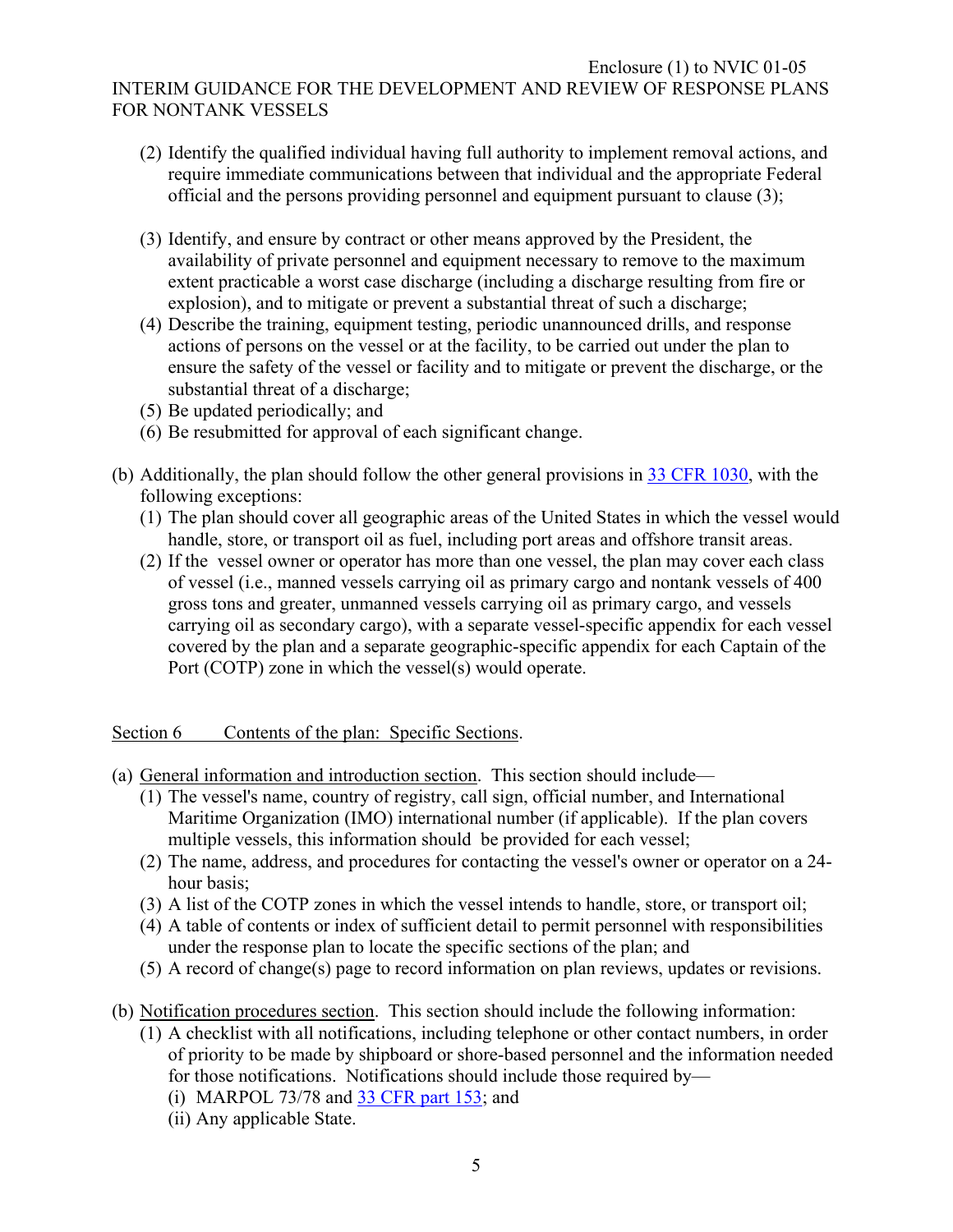- (2) Identification of the person(s) to be notified of a discharge or substantial threat of a discharge of oil. If the notifications vary due to vessel location, the persons to be notified also should be identified in a geographic-specific appendix. This section should separately identify—
	- (i) The individual(s) or organization(s) to be notified by shipboard personnel; and
	- (ii) The individual(s) or organization(s) to be notified by shore-based personnel.
- (3) The procedures for notifying the qualified individual(s) designated by the vessel's owner or operator.
- (4) Descriptions of the primary and, if available, secondary communications methods by which the notifications would be made. These should be consistent with those in 33 CFR [155.1035\(b\) \(1\)](http://a257.g.akamaitech.net/7/257/2422/04nov20031500/edocket.access.gpo.gov/cfr_2003/julqtr/pdf/33cfr155.1035.pdf).
- (5) The information that is to be provided in the initial and any follow up notifications under paragraph (b) (1) of this section.
	- (i) The initial notification may be submitted in accordance with IMO Resolution A648(16) "General Principles for Ship Reporting Systems and Ship Reporting Requirements" which is available through COMDT G-MSO-4, U.S. Coast Guard Headquarters, 2100 Second Street SW., Washington, DC 20593-0001. However the plan should specify that the notification include at least the following information:
		- (A) Vessel name, country of registry, call sign, and official number (if any);
		- (B) Date and time of the incident;
		- (C) Location of the incident;
		- (D) Course, speed, and intended track of vessel;
		- (E) Radio station(s) and frequencies guarded;
		- (F) Date and time of next report;
		- (G) Type and quantity of oil on board;
		- (H) Nature and detail of defects, deficiencies, and damage (e.g., grounding, collision, hull failure, etc.);
		- (I) Details of pollution, including estimate of oil discharged or threat of discharge;
		- (J) Weather and sea conditions on scene;
		- (K) Ship size and type;
		- (L) Actions taken or planned by persons on scene;
		- (M) Current conditions of the vessel; and
		- (N) Number of crew and details of injuries, if any.
	- (ii) The plan should state that after transmission of the initial notification as much information that is essential for the protection of the marine environment should be, as possible, reported to the appropriate on-scene coordinator in follow-up reports. This information should include—
		- (A) Additional details on the type of oil on board;
		- (B) Additional details on the condition of the vessel and ability to transfer cargo, ballast, and fuel;
		- (C) Additional details on the quantity, extent, and movement of the pollution and whether the discharge is continuing;
		- (D) Any changes in the on-scene weather or sea conditions; and
		- (E) Actions being taken with regard to the discharge and the movement of the ship.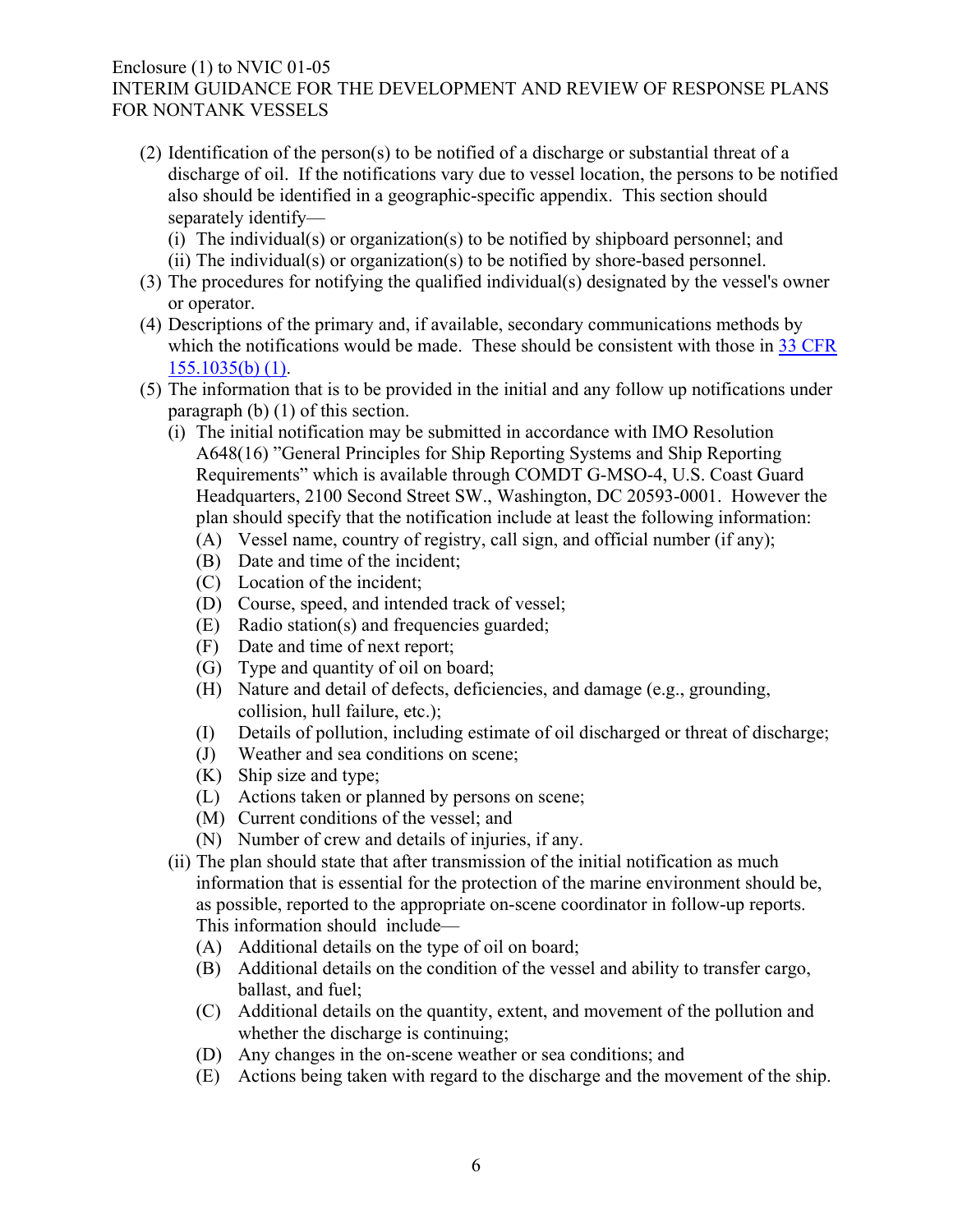INTERIM GUIDANCE FOR THE DEVELOPMENT AND REVIEW OF RESPONSE PLANS FOR NONTANK VESSELS

- (6) Identification of the person(s) to be notified of a vessel casualty potentially affecting the seaworthiness of a vessel and the information to be provided by the vessel's crew to shore-based personnel to facilitate the assessment of damage stability and stress.
- (c) Shipboard spill mitigation procedures section. This section of the plan should include—
	- (1) Procedures for the crew to mitigate or prevent any discharge or a substantial threat of a discharge of oil resulting from shipboard operational activities associated with internal or external oil transfers. Responsibilities of vessel personnel should be identified by job title. These procedures should address personnel actions in the event of a—
		- (i) Transfer system leak;
		- (ii) Tank overflow; or
		- (iii) Suspected cargo tank, fuel tank, or hull leak;
	- (2) Procedures in the order of priority for the crew to mitigate or prevent any discharge or a substantial threat of a discharge in the event of the following casualties or emergencies:
		- (i) Grounding or stranding;
		- (ii) Collision;
		- (iii) Explosion or fire, or both;
		- (iv) Hull failure;
		- (v) Excessive list; and
		- (vi) Equipment failure (e.g., main propulsion, steering gear, etc.);
	- (3) Procedures for the crew to deploy discharge removal equipment contained in [33 CFR part](http://frwebgate3.access.gpo.gov/cgi-bin/waisgate.cgi?WAISdocID=546543827+4+0+0&WAISaction=retrieve)  [155, subpart B](http://frwebgate3.access.gpo.gov/cgi-bin/waisgate.cgi?WAISdocID=546543827+4+0+0&WAISaction=retrieve);
	- (4) The procedures for internal transfers of cargo and fuel in an emergency;
	- (5) The procedures for ship-to-ship transfers of cargo and fuel in an emergency:
		- (i) The format and content of the ship-to-ship transfer procedures should be consistent with the "Ship to Ship Transfer Guide (Petroleum)" published jointly by the International Chamber of Shipping and the Oil Companies International Marine Forum (OCIMF).
		- (ii) The procedures should identify the response resources necessary to carry out the transfers, including—
			- (A) Fendering equipment (ship-to-ship only);
			- (B) Transfer hoses and connection equipment;
			- (C) Portable pumps and ancillary equipment;
			- (D) Lightering or fuel removal and mooring masters (ship-to-ship only); and
			- (E) Vessel and barge brokers (ship-to-ship only).
		- (iii) Reference may be made to a separate oil transfer procedure and lightering plan carried aboard the vessel, if safety considerations are summarized in the plan.
		- (iv) The location of all equipment and fittings, if any, carried aboard the vessel to perform the transfers should be identified;
	- (6) The procedures and arrangements for emergency towing, including the rigging and operation of any emergency towing equipment, including that contained in [33 CFR 155,](http://frwebgate3.access.gpo.gov/cgi-bin/waisgate.cgi?WAISdocID=546543827+4+0+0&WAISaction=retrieve)  [subpart B](http://frwebgate3.access.gpo.gov/cgi-bin/waisgate.cgi?WAISdocID=546543827+4+0+0&WAISaction=retrieve);
	- (7) The location, crew responsibilities, and procedures for use of shipboard equipment that might be carried to mitigate an oil discharge;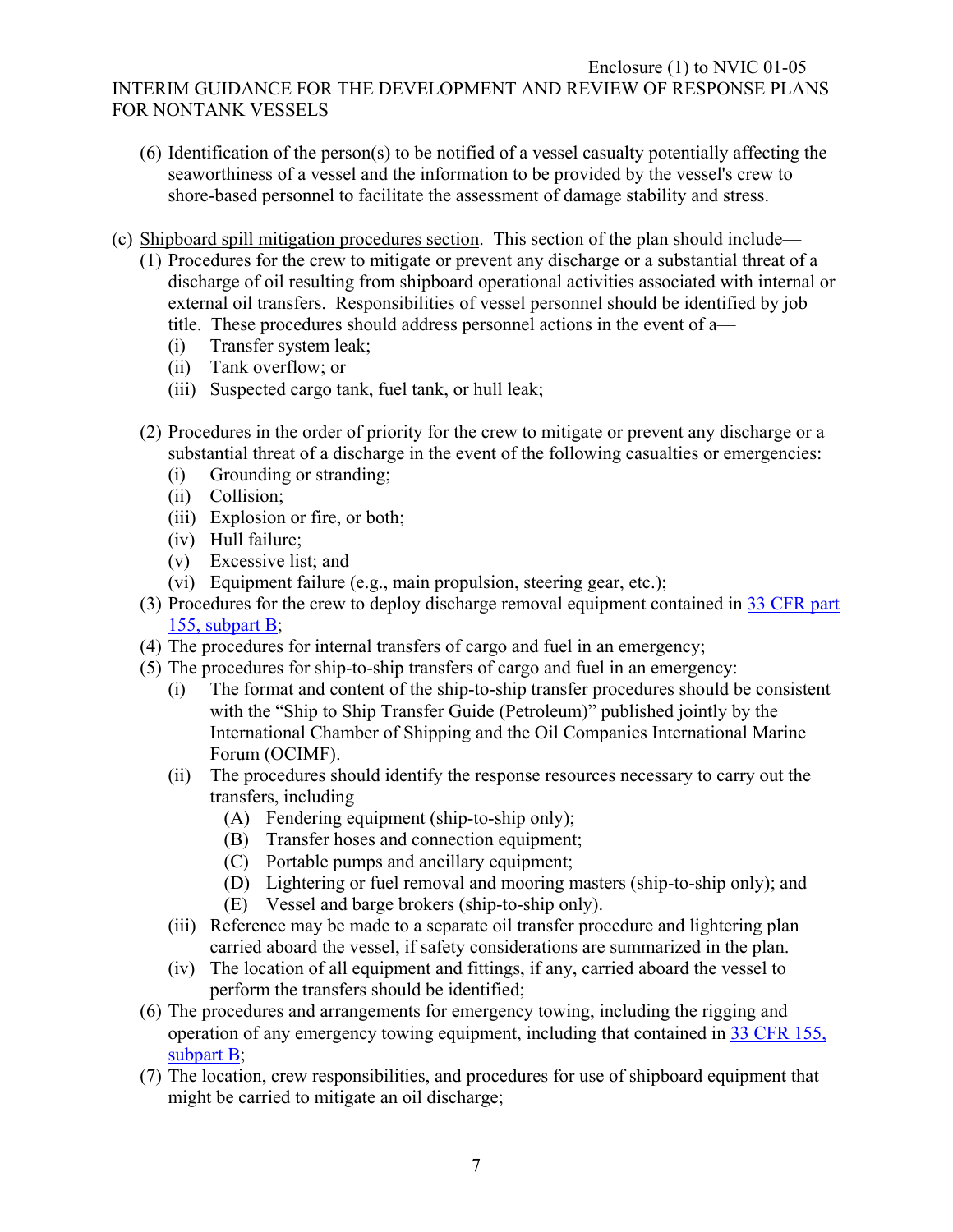- (8) The crew responsibilities, if any, for recordkeeping and sampling of spilled oil. Any provisions for sampling should address safety procedures to be followed by the crew;
- (9) The crew's responsibilities, if any, to initiate a response and supervise shore-based response resources;
- (10) Damage stability and hull stress considerations when performing shipboard mitigation measures. This section should identify and describe—
	- (i) Activities in which the crew is trained and qualified to execute absent shore-based support or advice; and
	- (ii) The information to be collected by the vessel's crew to facilitate shore-based assistance; and
- (11) (i) Location of vessel plans necessary to perform salvage, stability, and hull stress assessments. The owner or operator should ensure that a copy of these plans are maintained ashore by either the vessel owner or operator or the vessel's recognized classification society, unless the vessel has prearranged for a shore-based damage stability and residual strength calculation program with the vessel's baseline strength and stability characteristics pre-entered. The response plan should indicate the shore location and 24-hour access procedures of the calculation program or the following plans:
	- (A) General arrangement plan.
	- (B) Midship section plan.
	- (C) Lines plan or table of offsets.
	- (D) Tank tables.
	- (E) Load line assignment.
	- (F) Light ship characteristics.
	- (ii) The plan should identify the shore location and 24-hour access procedures for the computerized, shore-based damage stability and residual structural strength calculation programs contained in [33 CFR 155.240.](http://a257.g.akamaitech.net/7/257/2422/04nov20031500/edocket.access.gpo.gov/cfr_2003/julqtr/pdf/33cfr155.240.pdf)
- (d) Shore-based response activities section. This section of the response plan should include the following information:
	- (1) The qualified individual's responsibilities and authority, including immediate communication with the Federal on-scene coordinator and notification of the oil spill removal organization(s) identified in the plan.
	- (2) If applicable, procedures for transferring responsibility for direction of response activities from vessel personnel to the shore-based spill management team.
	- (3) The procedures for coordinating the actions of the vessel owner or operator or qualified individual with the predesignated Federal on-scene coordinator responsible for overseeing or directing those actions.
	- (4) The organizational structure that would be used to manage the response actions. This structure should include the following functional areas and information for key components within each functional area:
		- (i) Command and control;
		- (ii) Public information;
		- (iii) Safety;
		- (iv) Liaison with government agencies;
		- (v) Spill response operations;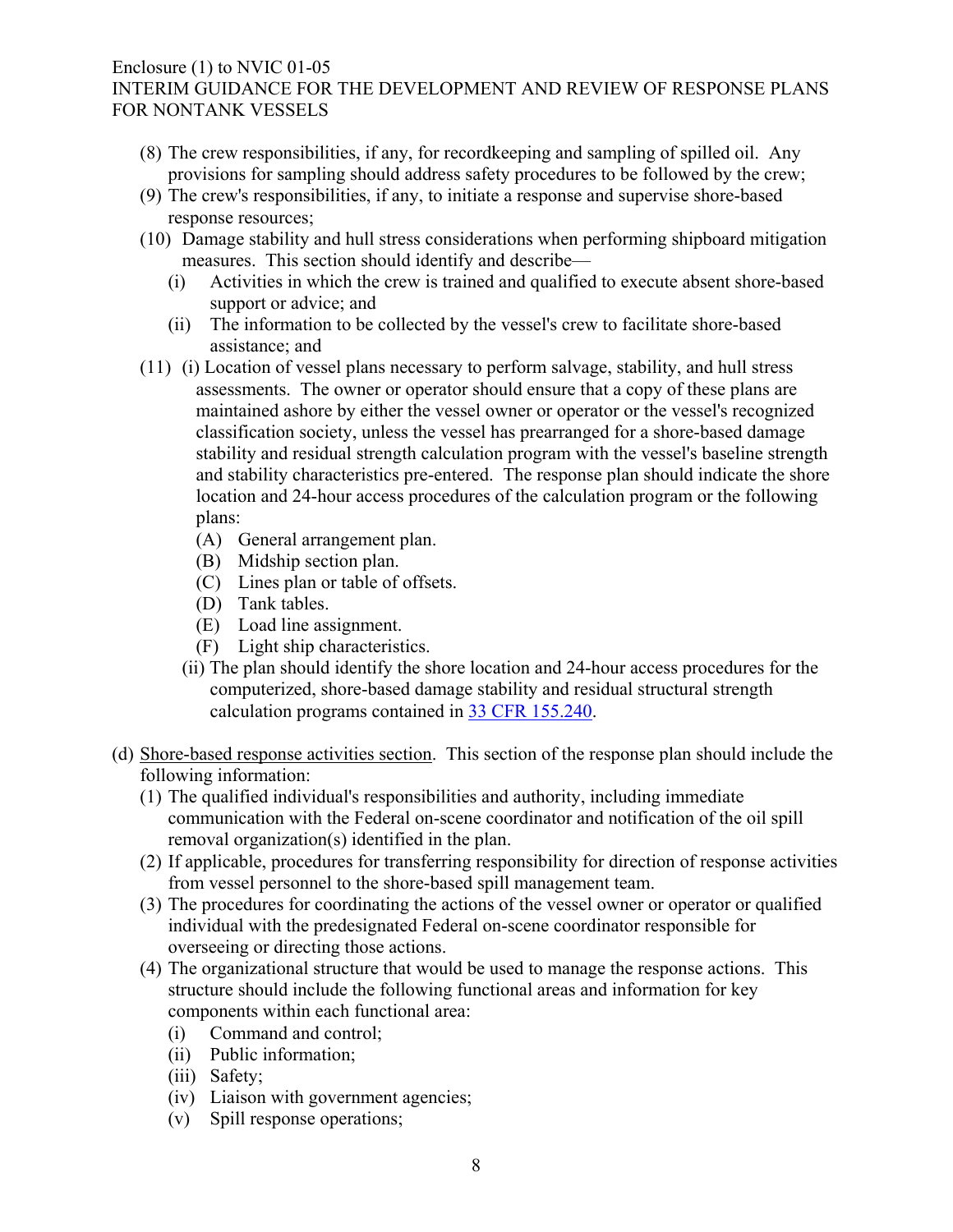INTERIM GUIDANCE FOR THE DEVELOPMENT AND REVIEW OF RESPONSE PLANS FOR NONTANK VESSELS

- (vi) Planning;
- (vii) Logistics support; and
- (viii) Finance.
- (5) The responsibilities of, duties of, and functional job descriptions for each oil spill management team position within the organizational structure identified in paragraph (d) (4) of this section.
- (e) List of contacts section. The name, location, and 24-hour contact information for the following key individuals and organizations should be included in this section of the response plan or, if more appropriate, in a geographic-specific appendix and referenced in this section of the response plan:
	- (1) Vessel owner or operator.
	- (2) Qualified individual and alternate qualified individual for the vessel's area of operation.
	- (3) Applicable insurance representatives or surveyors for the vessel's area of operation.
	- (4) The vessel's local agent(s) for the vessel's area of operation.
	- (5) Person(s) within the oil spill removal organization to notify for activation of that oil spill removal organization for the three spill scenarios identified in paragraph (i) (5) of this section for the vessel's area of operation.
	- (6) Person(s) within the identified response organization to notify for activating that organization to provide:
		- (i) The emergency lightering and fuel offloading contained in [33 CFR 155.1050\(l\);](http://a257.g.akamaitech.net/7/257/2422/04nov20031500/edocket.access.gpo.gov/cfr_2003/julqtr/pdf/33cfr155.1050.pdf) and
		- (ii) The salvage and firefighting contained in [33 CFR 155.1050\(k\)](http://a257.g.akamaitech.net/7/257/2422/04nov20031500/edocket.access.gpo.gov/cfr_2003/julqtr/pdf/33cfr155.1050.pdf), and [155.1052\(e\)](http://a257.g.akamaitech.net/7/257/2422/04nov20031500/edocket.access.gpo.gov/cfr_2003/julqtr/pdf/33cfr155.1052.pdf).
	- (7) Person(s) to notify for activation of the spill management team for the spill response scenarios identified in paragraph (i) (5) of this section for the vessel's area of operation.
- (f) Training procedures section. This section of the response plan should contain training procedures and programs meeting [33 CFR 155.1055.](http://a257.g.akamaitech.net/7/257/2422/04nov20031500/edocket.access.gpo.gov/cfr_2003/julqtr/pdf/33cfr155.1055.pdf)
- (g) Exercise procedures section. This section of the response plan should contain an exercise program meeting [33 CFR 155.1060.](http://a257.g.akamaitech.net/7/257/2422/04nov20031500/edocket.access.gpo.gov/cfr_2003/julqtr/pdf/33cfr155.1060.pdf)
- (h) Plan review, update, revision, amendment, and appeal procedure section. This section of the response plan should contain—
	- (1) The procedures to be followed by the vessel owner or operator to meet [33 CFR 155.1070;](http://a257.g.akamaitech.net/7/257/2422/04nov20031500/edocket.access.gpo.gov/cfr_2003/julqtr/pdf/33cfr155.1070.pdf) and
	- (2) The procedures to be followed for any post-discharge review of the plan to evaluate and validate its effectiveness.
- (i) Geographic-specific appendices for each COTP zone in which a vessel operates. A geographic-specific appendix should be included for each COTP zone identified. The appendices should include the following information or identify the location of this information within the plan:
	- (1) A list of the geographic areas (port areas, rivers and canals, Great Lakes, inland, nearshore, offshore, and open ocean areas) in which the vessel intends to handle, store, or transport oil within the applicable COTP zone.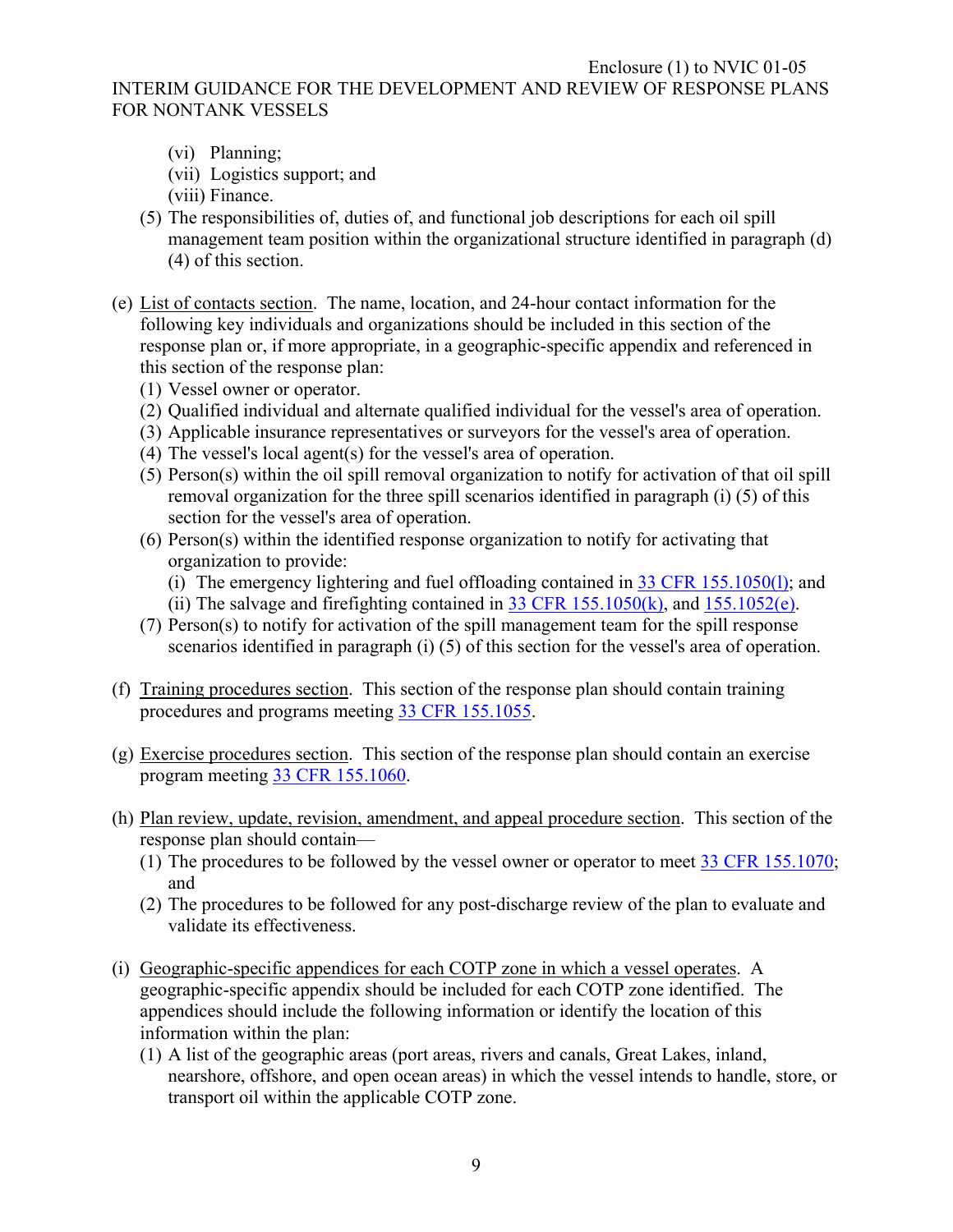- (2) The volume and group of oil on which the required level of response resources is calculated.
- (3) Required Federal or State notifications applicable to the geographic areas in which a vessel operates.
- (4) Identification of the qualified individuals.
- (5) Identification of the oil spill removal organization(s) that are identified and ensured available, through contract or other approved means, and the spill management team to respond to the following spill scenarios, as applicable:
	- (i) Average most probable discharge.
	- (ii) Maximum most probable discharge.
	- (iii) Worst case discharge.
- (6) The organization(s) identified to meet paragraph (i)(5) of this section should be capable of providing the equipment and supplies necessary to meet [33 CFR 155.1050](http://a257.g.akamaitech.net/7/257/2422/04nov20031500/edocket.access.gpo.gov/cfr_2003/julqtr/pdf/33cfr155.1050.pdf) and [155.1052](http://a257.g.akamaitech.net/7/257/2422/04nov20031500/edocket.access.gpo.gov/cfr_2003/julqtr/pdf/33cfr155.1052.pdf), as appropriate, and sources of trained personnel to continue operation of the equipment and staff the oil spill removal organization(s) and spill management team identified for the first 7 days of the response.
- (7) The appendix should list the response resources and related information contained in [33](http://a257.g.akamaitech.net/7/257/2422/04nov20031500/edocket.access.gpo.gov/cfr_2003/julqtr/pdf/33cfr155.1050.pdf)  [CFR 155.1050](http://a257.g.akamaitech.net/7/257/2422/04nov20031500/edocket.access.gpo.gov/cfr_2003/julqtr/pdf/33cfr155.1050.pdf) and [155.1052](http://a257.g.akamaitech.net/7/257/2422/04nov20031500/edocket.access.gpo.gov/cfr_2003/julqtr/pdf/33cfr155.1052.pdf), and Appendix A of this enclosure, as appropriate.
- (8) If an oil spill removal organization(s) has been evaluated by the Coast Guard and their capability has been determined to equal or exceed the response capability desirable by the vessel, the appendix may identify only the organization and their applicable classification and not the information required in paragraph (i)(7) of this section.
- (9) The appendix should also separately list the companies identified to provide the salvage, vessel firefighting, lightering, and if applicable, dispersant capabilities required in this subpart.
- (j) Appendices for vessel-specific information. This section should include for each vessel covered by the plan the following information, as applicable:
	- (1) List of the vessel's principal characteristics.
	- (2) Capacities of all cargo, fuel, lube oil, ballast, and fresh water tanks.
	- (3) The total volume and groups of oil that would be involved in the--
		- (i) Maximum most probable discharge; and
		- (ii) Worst case discharge.
	- (4) Diagrams showing location of all tanks.
	- (5) General arrangement plan (can be maintained separately aboard the vessel providing the response plan identifies the location).
	- (6) Midship section plan (can be maintained separately aboard the vessel providing the response plan identifies the location).
	- (7) Cargo and fuel piping diagrams and pumping plan, as applicable (can be maintained separately aboard the vessel providing the response plan identifies the location).
	- (8) Damage stability data (can be maintained separately providing the response plan identifies the location).
	- (9) Location of cargo and fuel stowage plan for vessel (normally maintained separately aboard the vessel).
	- (10) Location of information on the name, description, physical and chemical characteristics, health and safety hazards, and spill and firefighting procedures for the oil cargo and fuel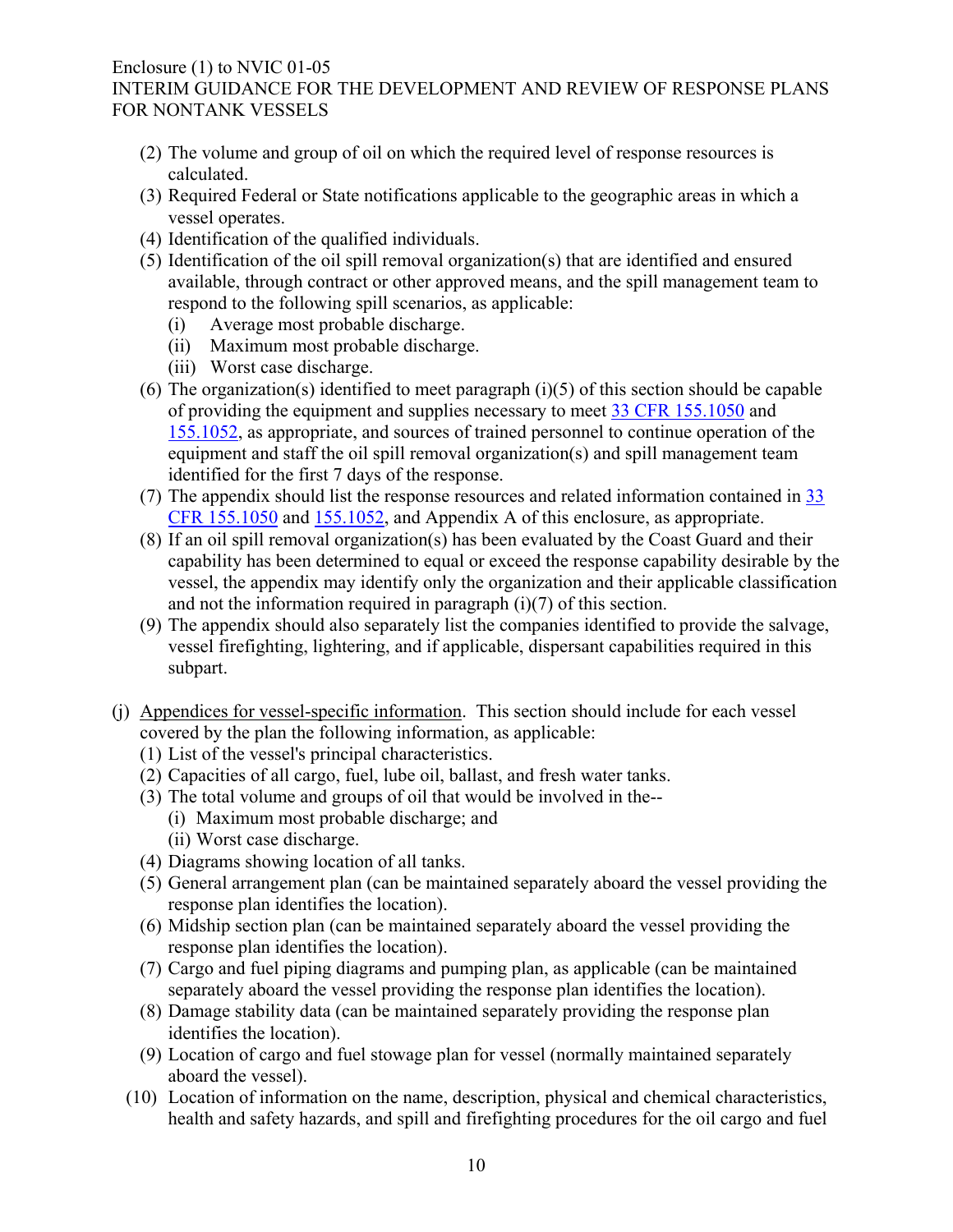## Enclosure (1) to NVIC 01-05

## INTERIM GUIDANCE FOR THE DEVELOPMENT AND REVIEW OF RESPONSE PLANS FOR NONTANK VESSELS

aboard the vessel. A material safety data sheet meeting the requirements of [29 CFR](http://a257.g.akamaitech.net/7/257/2422/06sept20031800/edocket.access.gpo.gov/cfr_2003/julqtr/pdf/29cfr1910.120.pdf)  [1910.120](http://a257.g.akamaitech.net/7/257/2422/06sept20031800/edocket.access.gpo.gov/cfr_2003/julqtr/pdf/29cfr1910.120.pdf), cargo information required by [33 CFR 154.310,](http://a257.g.akamaitech.net/7/257/2422/04nov20031500/edocket.access.gpo.gov/cfr_2003/julqtr/pdf/33cfr154.310.pdf) or equivalent would meet this item. This information can be maintained separately.

Section 7 Response plan development for nontank vessels carrying groups I through IV petroleum oil as fuel.

- (a) The following criteria should be used to evaluate the operability of response resources identified in the response plan for the specified operating environment:
	- (1) Table 1 of Appendix A of this enclosure.
		- (i) The criteria in Table 1 of Appendix A of this enclosure are to be used solely for identification of appropriate equipment in a response plan.
		- (ii) These criteria reflect conditions used for planning purposes to select mechanical response equipment and are not conditions that would limit response actions or affect normal vessel operations.
	- (2) Limitations that are identified in the Area Contingency Plans for the COTP zones in which the vessel operates, including--
		- (i) Ice conditions;
		- (ii) Debris;
		- (iii) Temperature ranges; and
		- (iv) Weather-related visibility.
- (b) The COTP may reclassify a specific body of water or location within the COTP zone. Any reclassifications would be identified in the applicable Area Contingency Plan. Reclassifications may be to--
	- (1) A more stringent operating environment if the prevailing wave conditions exceed the significant wave height criteria during more than 35 percent of the year; or
	- (2) A less stringent operating environment if the prevailing wave conditions do not exceed the significant wave height criteria for the less stringent operating environment during more than 35 percent of the year.
- (c) Response equipment should--
	- (1) Meet or exceed the criteria listed in Table 1 of Appendix A of this enclosure;
	- (2) Be capable of functioning in the applicable operating environment; and
	- (3) Be appropriate for the petroleum oil carried.
- (d) The owner or operator of a nontank vessel that carries groups I through IV petroleum oil as fuel should identify in the response plan and ensure the availability of, through contract or other approved means, the response resources that would respond to a discharge up to the vessel's average most probable discharge.
	- (1) For a nontank vessel that carries groups I through IV petroleum oil as fuel, the response resources should include--
		- (i) Containment boom in a quantity equal to twice the length of the largest vessel involved in the transfer and capable of being deployed at the site of oil transfer operations--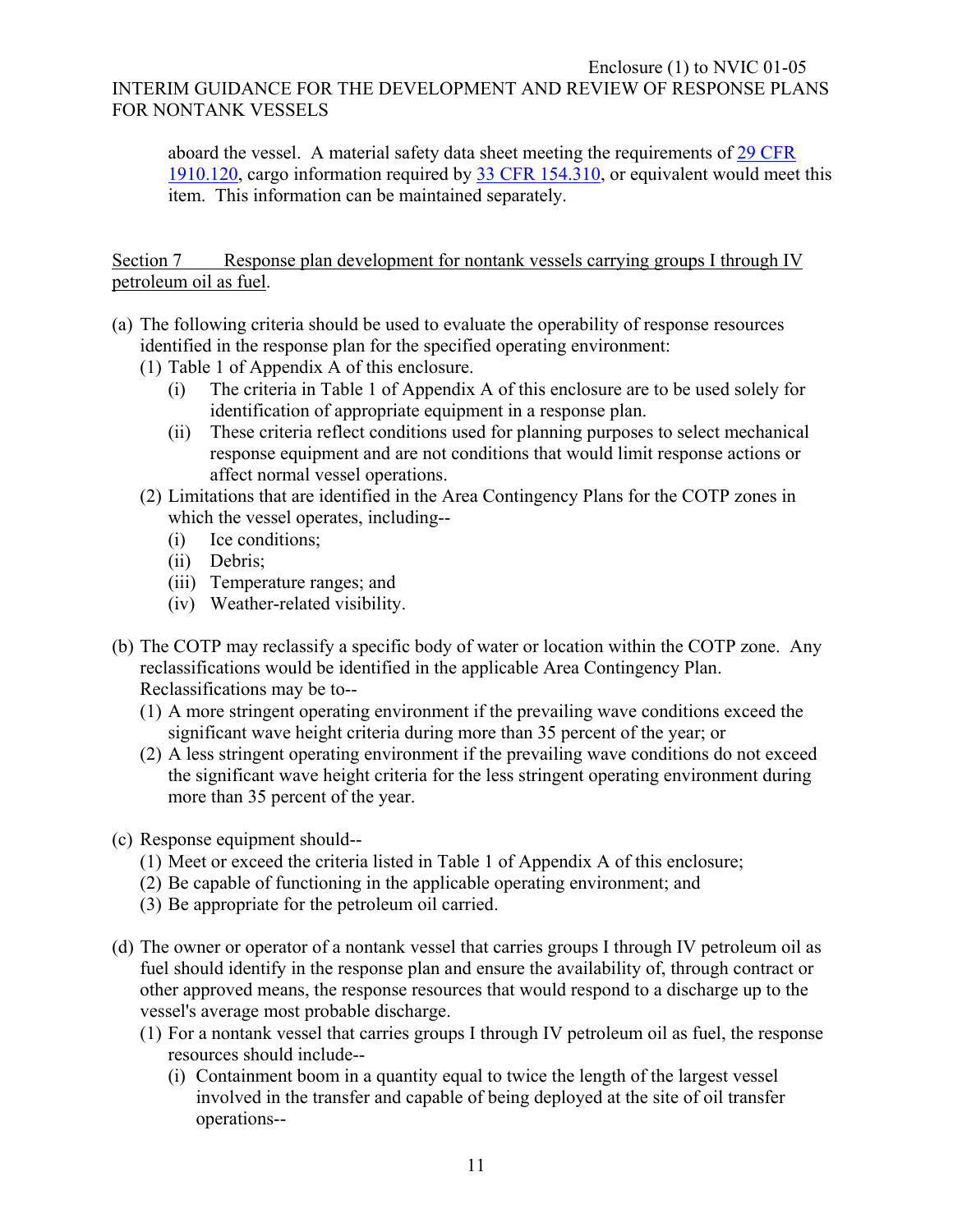- (A) Within 1 hour of detection of a spill, when the transfer is conducted between 0 and 12 miles from the nearest shoreline; or
- (B) Within 1 hour plus travel time from the nearest shoreline, based on an onwater speed of 5 knots, when the transfer is conducted over 12 miles up to 200 miles from the nearest shoreline; and
- (ii) Oil recovery devices and recovered oil storage capacity capable of being at the transfer site--
	- (A) Within 2 hours of the detection of a spill during transfer operations, when the transfer is conducted between 0 and 12 miles from the nearest shoreline; or
	- (B) Within 1 hour plus travel time from the nearest shoreline, based on an onwater speed of 5 knots, when the transfer is conducted over 12 miles up to 200 miles from the nearest shoreline.
- (2) For locations of multiple vessel transfer operations, a vessel may identify the same equipment as identified by other vessels, provided that each vessel has ensured access to the equipment through contract or other approved means. Under these circumstances, prior approval by the Coast Guard is not needed for temporary changes in the contracted oil spill removal organization contained in [33 CFR 155.1070\(c\) \(5\).](http://a257.g.akamaitech.net/7/257/2422/04nov20031500/edocket.access.gpo.gov/cfr_2003/julqtr/pdf/33cfr155.1070.pdf)
- (3) The owner or operator of a vessel conducting transfer operations at a facility required to submit a response plan under [33 CFR 154.1017](http://a257.g.akamaitech.net/7/257/2422/12feb20041500/edocket.access.gpo.gov/cfr_2004/julqtr/33cfr154.1017.htm) should plan for and identify the response resources required in paragraph (d)(1) of this section. The owner or operator is not required to ensure by contract or other means the availability of such resources. However, such resources should not be listed in the plan unless the facility owner or operator has explicitly agreed to provide such services in writing.
- (e) The owner or operator of a nontank vessel with a capacity of 250 barrels or more carrying groups I through IV petroleum oil as fuel should identify in the response plan and ensure the availability of, through contract or other approved means, the response resources necessary to respond to a discharge up to the vessel's maximum most probable discharge volume.
	- (1) These resources should be positioned such that they can arrive at the scene of a discharge within--
		- (i) 12 hours of the discovery of a discharge in higher volume port areas and the Great Lakes;
		- (ii) 24 hours of the discovery of a discharge in all rivers and canals, inland, nearshore and offshore areas; and
		- (iii)24 hours of the discovery of a discharge plus travel time from shore for open ocean areas.
	- (2) The necessary response resources include sufficient containment boom, oil recovery devices, and storage capacity for any recovery of up to the maximum most probable discharge planning volume.
	- (3) The response plan should identify the storage location, make, model, and effective daily recovery capacity of each oil recovery device that is identified for plan credit.
	- (4) The response resources identified for responding to a maximum most probable discharge should be positioned to be capable of meeting the planned arrival times in this paragraph. The COTP with jurisdiction over the area in which the vessel is operating should be notified whenever the identified response resources are not capable of meeting the planned arrival times.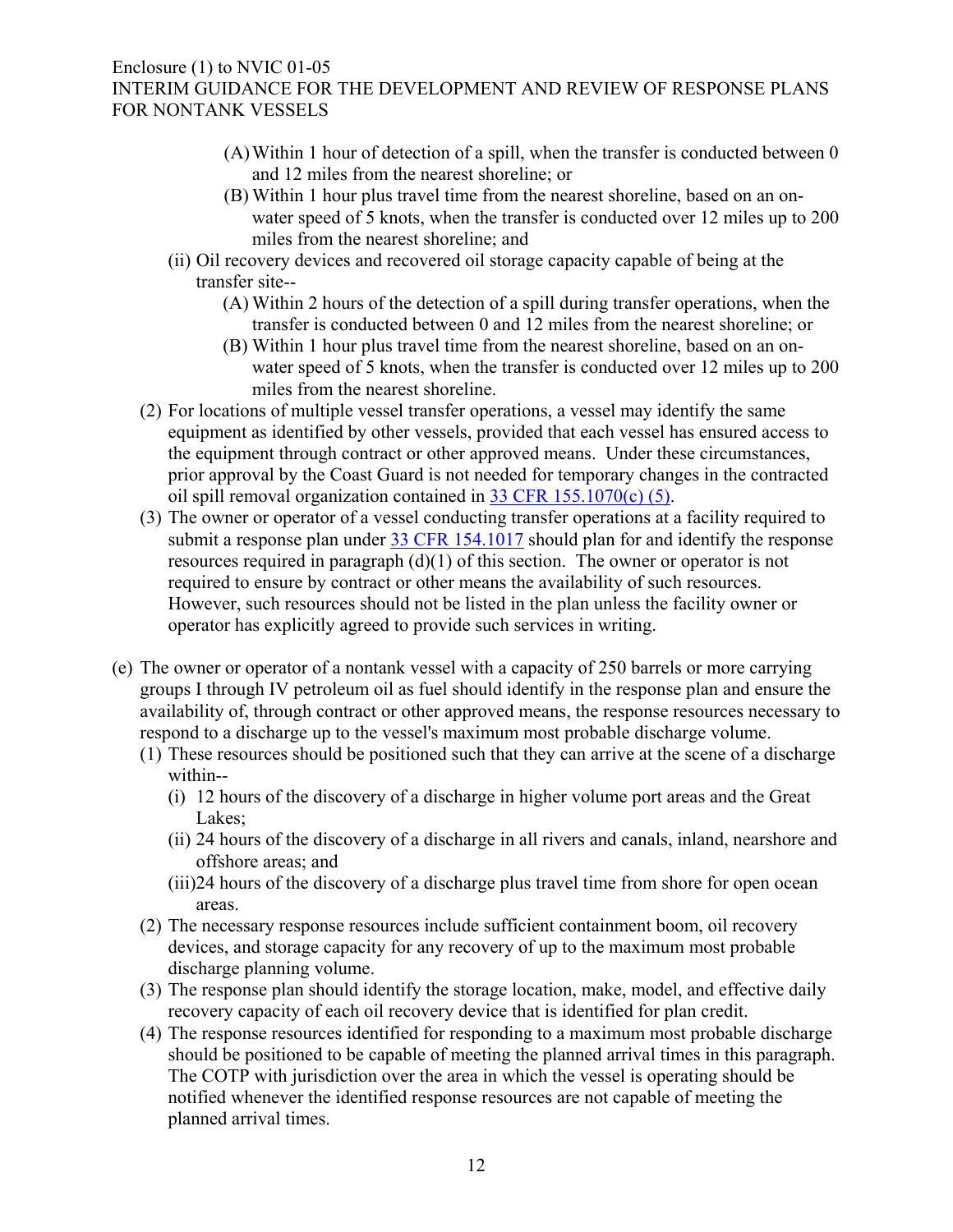# Enclosure (1) to NVIC 01-05

### INTERIM GUIDANCE FOR THE DEVELOPMENT AND REVIEW OF RESPONSE PLANS FOR NONTANK VESSELS

- (f) The owner or operator of a nontank vessel with a capacity of 2,500 barrels or more carrying groups I through IV petroleum oil as fuel should identify in the response plan and ensure the availability of, through contract or other approved means, the response resources necessary to respond to discharges up to the worst case discharge volume of the oil cargo to the maximum extent practicable.
	- (1) The location of these resources should be suitable to meet the response times identified for the applicable geographic area(s) of operation and response tier. Nontank vessels need only plan for Tier 1 response resources.
	- (2) The response resources should be appropriate for--
		- (i) The capacity of the vessel;
		- (ii) Group(s) of petroleum oil carried; and
		- (iii)The geographic area(s) of vessel operation.
	- (3) The resources should include sufficient boom, oil recovery devices, and storage capacity to recover the planning volumes.
	- (4) The response plan should identify the storage location, make, model, and effective daily recovery capacity of each oil recovery device that is identified for plan credit.
	- (5) The guidelines in Appendix A of this enclosure should be used for calculating the quantity of response resources needed to respond at each tier to the worst case discharge to the maximum extent practicable.
	- (6) When determining response resources necessary to meet this paragraph, a portion of those resources should be capable of use in close-to-shore response activities in shallow water. The following percentages of the response equipment identified for the applicable geographic area should be capable of operating in waters of 6 feet or less depth:
		- (i) Open ocean--none.
		- (ii) Offshore--10 percent.
		- (iii) Nearshore, inland, Great Lakes, and rivers and canals--20 percent.
	- (7) Response resources identified to meet paragraph (f) (6) of this section should be exempted from the significant wave height planning specification in Table 1 of Appendix A of this enclosure.
- (g) Response equipment identified to respond to a worst case discharge should be capable of arriving on scene within the times specified in this paragraph for the applicable response tier in a higher volume port area, Great Lakes, and in other areas. Response times for this tier, from the time of discovery of a discharge, should be--

| Tier 1                                                                    |  |
|---------------------------------------------------------------------------|--|
| Higher volume port area (except tankers in Prince William Sound           |  |
|                                                                           |  |
|                                                                           |  |
| All other rivers $\&$ canals, inland, nearshore, and offshore areas24 hrs |  |
|                                                                           |  |
|                                                                           |  |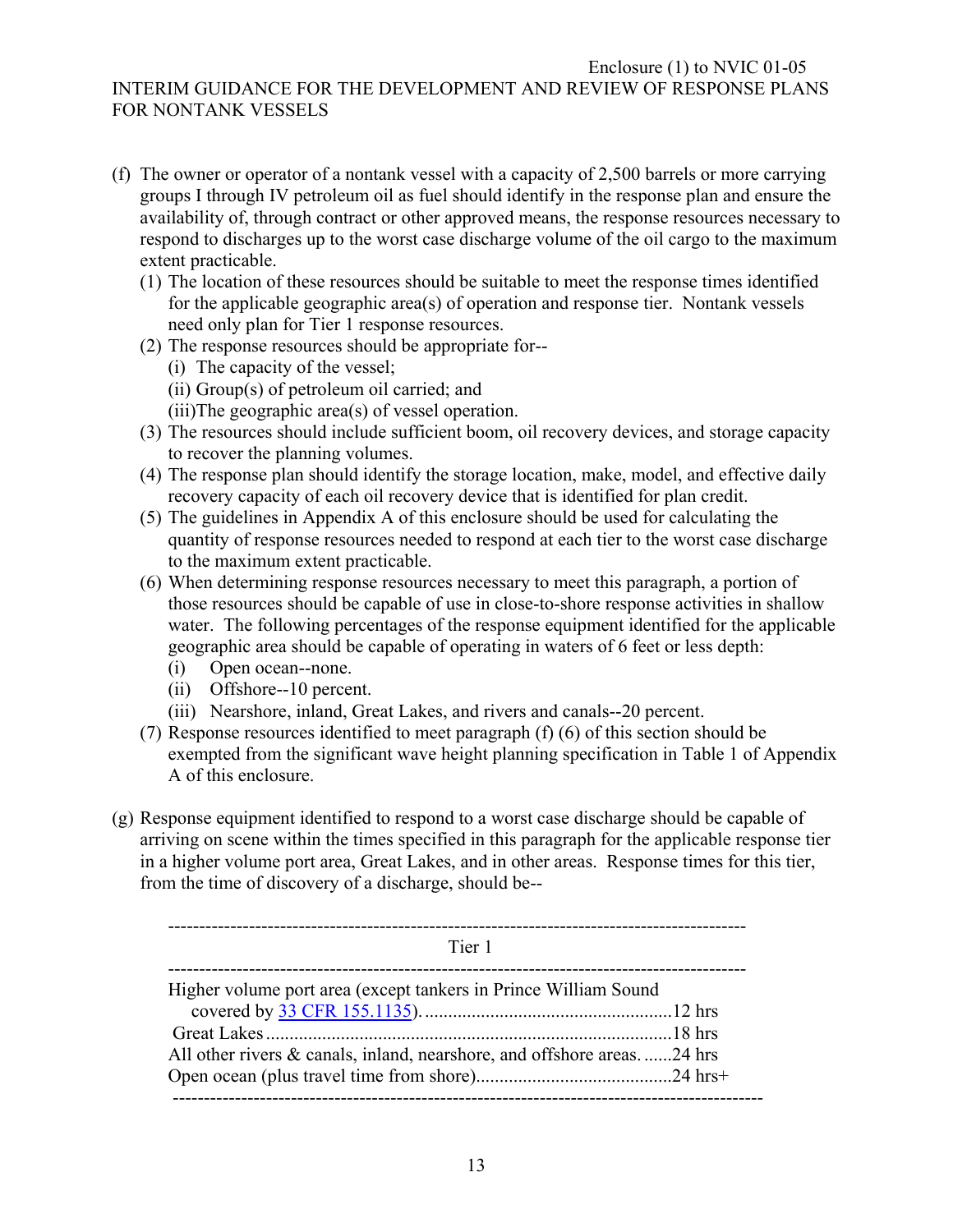For the purposes of arranging for response resources through contract or other approved means, response equipment identified for Tier 1 plan credit should be capable of being mobilized and enroute to the scene of a discharge within 2 hours of notification. The notification procedures identified in the plan should provide for notification and authorization for mobilization of identified Tier 1 response resources—

- (1) Either directly or through the qualified individual; and
- (2) Within 30 minutes of a discovery of a discharge or substantial threat of discharge.
- (h) The response plan for a vessel carrying group II or III persistent petroleum oils as a primary cargo or fuel that operates in areas with year-round pre-approval for dispersant use may request a credit against up to 25% of the on-water oil recovery capability for each worst case discharge tier necessary to meet this subpart. To receive this credit, the vessel owner or operator should identify in the response plan and ensure, through contract or other approved means, the availability of the dispersants and the necessary resources to apply those agents appropriate for the type of oil carried and to monitor the effectiveness of the dispersants. The extent of the credit should be based on the volumes of dispersant available to sustain operations at manufacturers' recommended dosage rates. Dispersant resources identified for plan credit should be capable of being on scene within 12 hours of discovery of a discharge.

 Note: Identification of these resources does not imply that they would be authorized for use. Actual authorization for use during a spill response would be governed by the provisions of the National Oil and Hazardous Substances Pollution Contingency Plan ([40](http://www.access.gpo.gov/nara/cfr/waisidx_04/40cfr300_04.html)  [CFR 300\)](http://www.access.gpo.gov/nara/cfr/waisidx_04/40cfr300_04.html) and the applicable Area Contingency Plan.

- (i) (1) The owner or operator of a nontank vessel with a capacity of 250 barrels or more carrying groups I through IV petroleum oil as fuel should identify in the response plan and ensure the availability of, through contract or other approved means, the following resources:
	- (i) A salvage company with expertise and equipment.
	- (ii) A company with vessel firefighting capability that would respond to casualties in the area(s) in which the vessel would operate.
	- (2) Vessel owners or operators should identify intended sources of the resources required under paragraph (i) (1) of this section capable of being deployed to the areas in which the vessel would operate. Provider(s) of these services should not be listed in the plan unless they have provided written consent to be listed in the plan as an available resource.
	- (3) The identified resources should be capable of being deployed to the port nearest to the area in which the vessel operates within 24-hours of notification.
- (j) The owner or operator of a nontank vessel with a capacity of 2,500 barrels or more carrying groups I through IV petroleum oil as fuel should identify in the response plan and ensure the availability of, through contract or other approved means, certain response resources contained in [33 CFR 155.1035\(c\)\(5\)\(ii\)](http://a257.g.akamaitech.net/7/257/2422/04nov20031500/edocket.access.gpo.gov/cfr_2003/julqtr/pdf/33cfr155.1035.pdf) or  $1040(c)(5)(i)$ , as appropriate.
	- (1) These resources should include--
		- (i) Fendering equipment;
		- (ii) Transfer hoses and connection equipment; and
		- (iii) Portable pumps and ancillary equipment necessary to offload the vessel's largest cargo or fuel tank in 24 hours of continuous operation.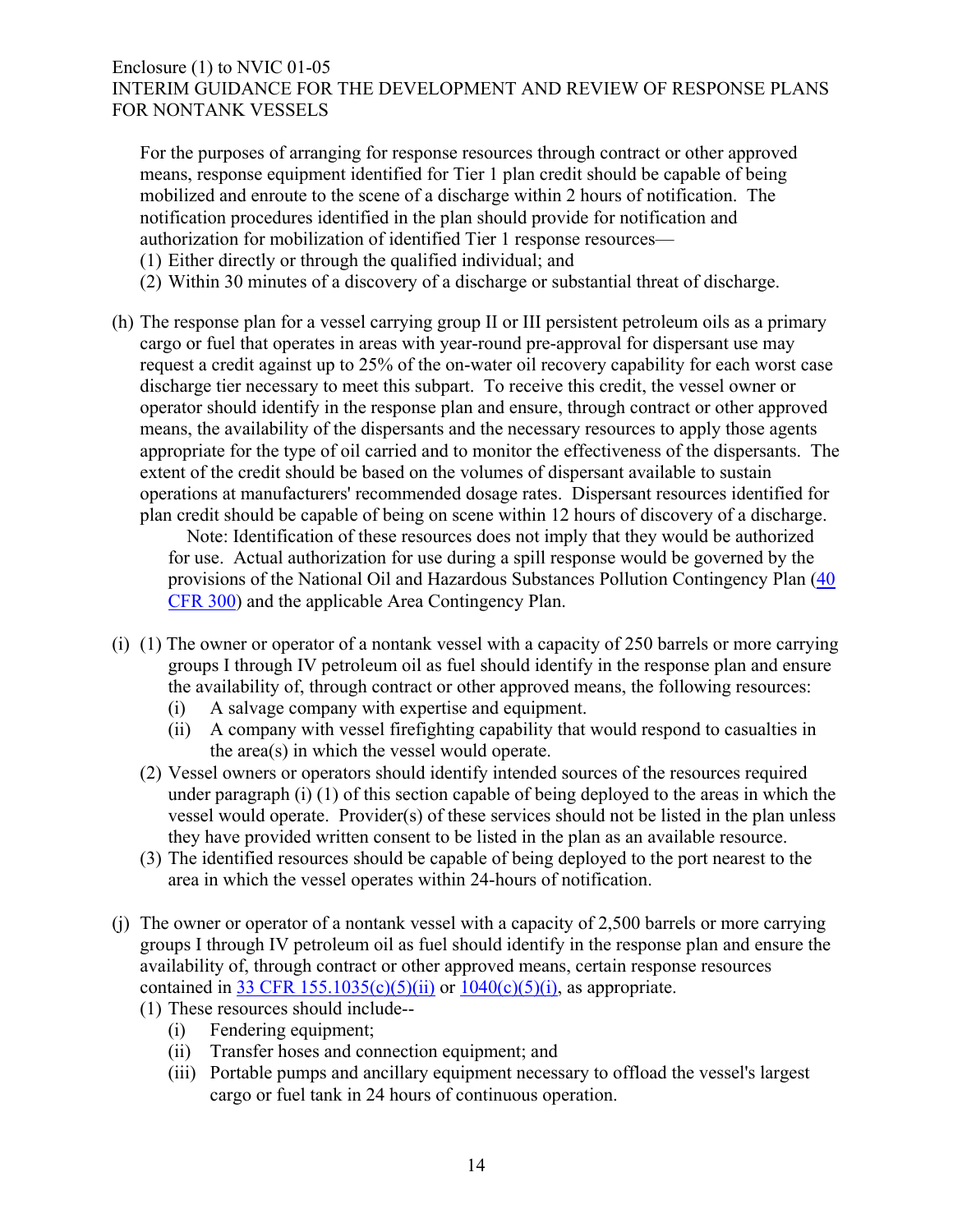#### Enclosure (1) to NVIC 01-05

### INTERIM GUIDANCE FOR THE DEVELOPMENT AND REVIEW OF RESPONSE PLANS FOR NONTANK VESSELS

- (2) These resources should be capable of reaching the locations in which the vessel operates within the stated times following notification:
	- (i) Inland (except tankers in Prince William Sound covered by [33 CFR 155.1130](http://a257.g.akamaitech.net/7/257/2422/04nov20031500/edocket.access.gpo.gov/cfr_2003/julqtr/pdf/33cfr155.1130.pdf)), nearshore, and Great Lakes waters--12 hours.
	- (ii) Offshore waters and rivers and canals--18 hours.
	- (iii) Open ocean waters--36 hours.
- (k) The owner or operator of a nontank vessel with a capacity of 2,500 barrels or more carrying groups I through IV petroleum oil as fuel should identify in the response plan and ensure the availability of, through contract or other approved means, response resources necessary to perform shoreline protection operations.
	- (1) The response resources should include the quantities of boom listed in Table 2 of Appendix A of this enclosure, based on the areas in which the vessel operates.
- (l) The owner or operator of a nontank vessel with a capacity of 2,500 barrels or more carrying groups I through IV petroleum oil as fuel should identify in the response plan and ensure the availability of, through contract or other approved means, an oil spill removal organization capable of effecting a shoreline cleanup operation commensurate with the quantity of emulsified petroleum oil to be planned for in shoreline cleanup operations.
	- (1) The shoreline cleanup resources needed should be determined as described in Appendix A of this enclosure.
- (m)Appendix A of this enclosure sets out suggested caps that recognize the practical and technical limits of response capabilities for which an individual vessel owner or operator can contract in advance. Table 6 in Appendix A lists the contracting caps that are applicable, as of February 18, 1993. The owner or operator of a nontank vessel with a capacity of 2,500 barrels or more carrying groups I through IV petroleum oil as fuel, whose suggested daily recovery capacity exceeds the applicable contracting caps in Table 6, should identify commercial sources of additional equipment equal to twice the cap listed for Tier 1 or the amount necessary to reach the calculated planning volume, whichever is lower, to the extent that this equipment is available. The equipment so identified should be capable of arriving on scene no later than the applicable Tier 1 response times contained in  $33 \text{ CFR } 155.1050(g)$ or as quickly as the nearest available resource permits. A response plan should identify the specific sources, locations, and quantities of this additional equipment. No contract is needed.

### Section 8 Response plan development and evaluation criteria for nontank vessels carrying group V petroleum oil as fuel.

- (a) Owners and operators of nontank vessels that carry group V petroleum oil as fuel with a capacity of 2,500 barrels or more should provide information in their plan that identifies--
	- (1) Procedures and strategies for responding to discharges up to a worst case discharge of group V petroleum oils to the maximum extent practicable; and
	- (2) Sources of the equipment and supplies necessary to locate, recover, and mitigate such a discharge.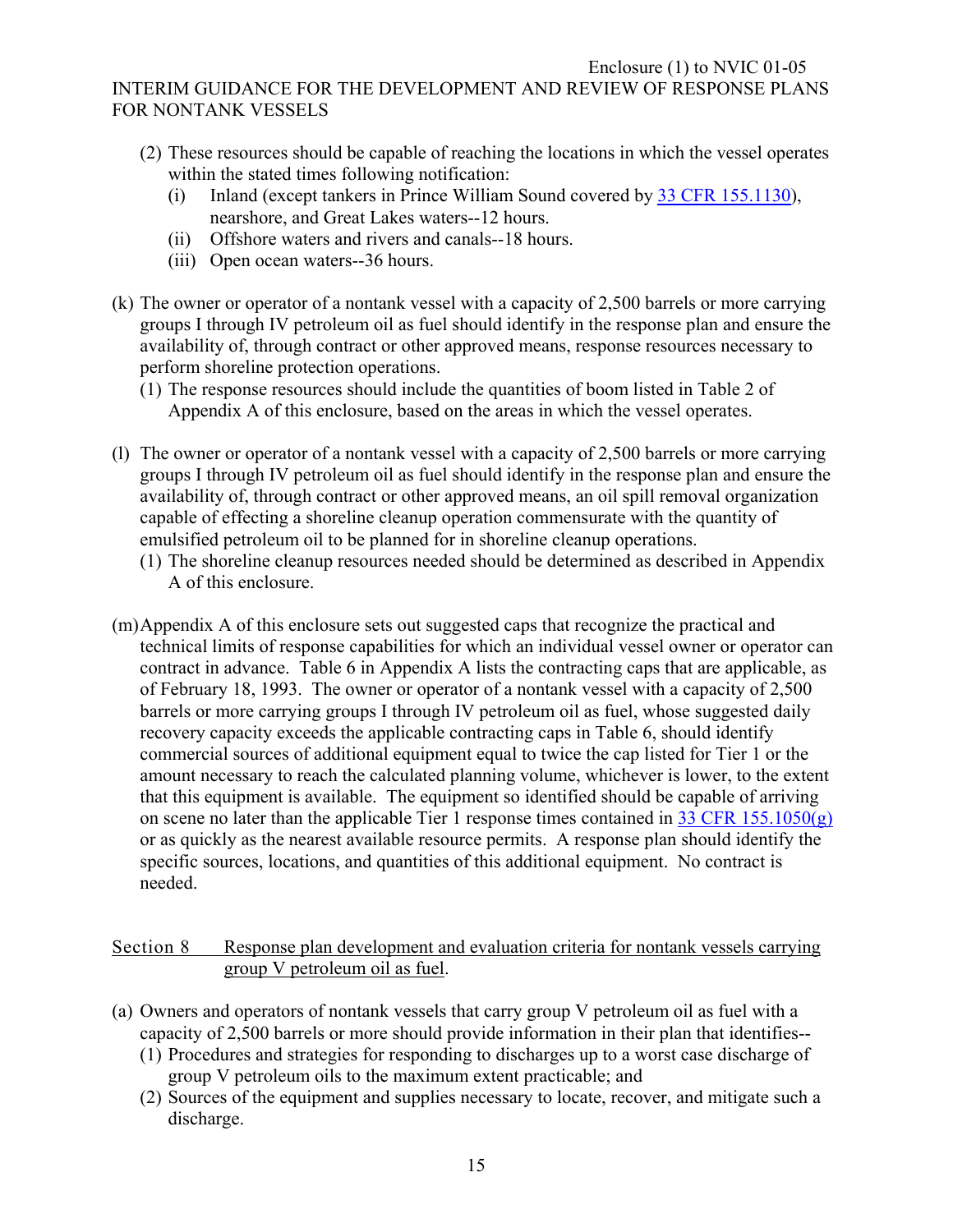- (b) Using the criteria in Table 1 of Appendix A of this enclosure, an owner or operator of a nontank vessel carrying group V petroleum oil as fuel should ensure that any equipment identified in a response plan is capable of operating in the conditions expected in the geographic area(s) in which the vessel operates. When evaluating the operability of equipment, the vessel owner or operator should consider limitations that are identified in the Area Contingency Plans for the COTP zones in which the vessel operates, including--
	- (1) Ice conditions;
	- (2) Debris;
	- (3) Temperature ranges; and
	- (4) Weather-related visibility.
- (c) The owner or operator of a nontank vessel with a capacity of 2,500 barrels or more carrying group V petroleum oil as fuel should identify in the response plan and ensure, through contract or other approved means, the availability of required equipment, including--
	- (1) Sonar, sampling equipment, or other methods for locating the oil on the bottom or suspended in the water column;
	- (2) Containment boom, sorbent boom, silt curtains, or other methods for containing oil that might remain floating on the surface or to reduce spreading on the bottom;
	- (3) Dredges, pumps, or other equipment necessary to recover oil from the bottom and shoreline; and
	- (4) Other appropriate equipment necessary to respond to a discharge involving the type of oil carried.
- (d) Response resources identified in a response plan under paragraph (c) of this section should be capable of being deployed within 24 hours of discovery of a discharge to the port nearest the area where the vessel is operating. An oil spill removal organization should not be listed in the plan unless the oil spill removal organization has provided written consent to be listed in the plan as an available resource.
- (e) The owner or operator of a nontank vessel with a capacity of 2,500 barrels or more carrying group V petroleum oil as fuel should identify in the response plan and ensure the availability of the following resources through contract or other approved means--
	- (1) A salvage company with appropriate expertise and equipment; and
	- (2) A company with vessel firefighting capability that would respond to casualties in the area(s) in which the vessel is operating.
- (f) The owner or operator of a nontank vessels with a capacity of 250 barrels or more carrying group V petroleum oil as fuel should identify in the response plan and ensure the availability through contract or other approved means, a salvage company with appropriate expertise and equipment that would respond to casualties in the area(s) in which the vessel is operating.
- (g) Vessel owners or operators should identify intended sources of the resources under paragraphs (e) and (f) of this section capable of being deployed to the areas in which the vessel would operate. A company should not be listed in the plan unless the company has provided written consent to be listed in the plan as an available resource. The vessel owner or operator should identify both the intended sources of this capability and demonstrate that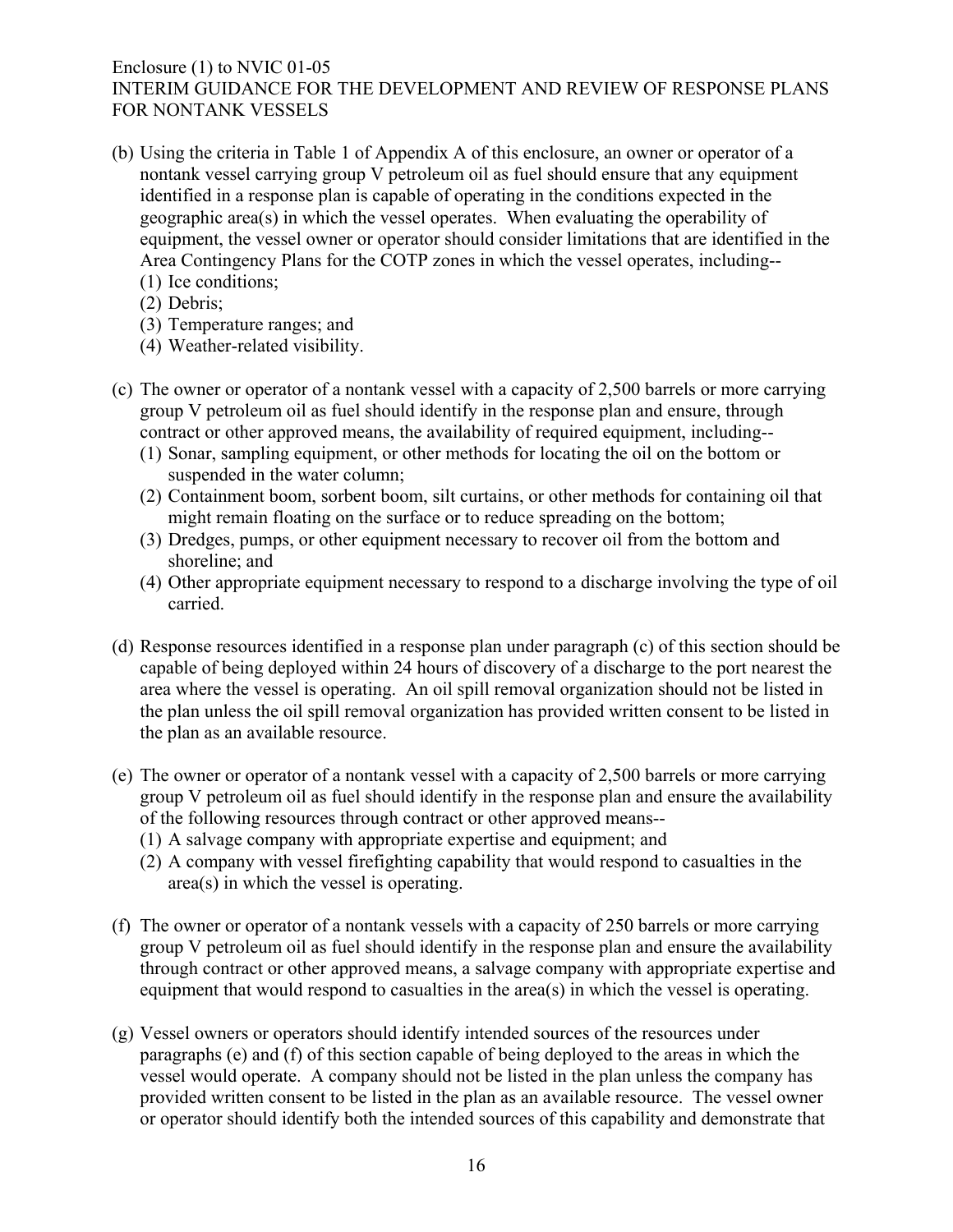### INTERIM GUIDANCE FOR THE DEVELOPMENT AND REVIEW OF RESPONSE PLANS FOR NONTANK VESSELS

the resources are capable of being deployed to the port nearest to the area where the vessel operates within 24 hours of discovery of a discharge.

- (h) The owner or operator of a nontank vessel with a capacity of 2,500 barrels or more carrying group V petroleum oil as fuel should identify in the response plan and ensure the availability of certain resources contained in 33 CFR  $155.1035(c)(5)(ii)$  and  $155.1040(c)(5)(i)$ , as applicable, through contract or other approved means.
	- (1) Resources should include--
		- (i) Fendering equipment;
		- (i) Transfer hoses and connection equipment; and
		- (ii) Portable pumps and ancillary equipment necessary to offload the vessel's largest cargo tank in 24 hours of continuous operation.
	- (2) Resources should be capable of reaching the locations in which the vessel operates within the stated times following notification:
		- (i) Inland, nearshore, and Great Lakes waters--12 hours.
		- (ii) Offshore waters and rivers and canals--18 hours.
		- (iii) Open ocean waters--36 hours.

### Section 9 Qualified individual and alternate qualified individual.

The specifications for a qualified individual should follow those in [33 CFR 155.1026](http://a257.g.akamaitech.net/7/257/2422/04nov20031500/edocket.access.gpo.gov/cfr_2003/julqtr/pdf/33cfr155.1026.pdf).

Section 10 Training.

The specifications for training should be the same as those in [33 CFR 155.1055](http://a257.g.akamaitech.net/7/257/2422/04nov20031500/edocket.access.gpo.gov/cfr_2003/julqtr/pdf/33cfr155.1055.pdf).

Section 11 Exercises.

The specifications for exercises should be the same as those in [33 CFR 155.1060.](http://a257.g.akamaitech.net/7/257/2422/04nov20031500/edocket.access.gpo.gov/cfr_2003/julqtr/pdf/33cfr155.1060.pdf)

### Section 12 Procedures for plan submission, approval, requests for acceptance of alternative planning criteria, and appeal.

The procedures for plan submission, approval, requests for acceptance of alternative planning criteria, and appeal set forth in [33 CFR 155.1065](http://a257.g.akamaitech.net/7/257/2422/04nov20031500/edocket.access.gpo.gov/cfr_2003/julqtr/pdf/33cfr155.1065.pdf) should be followed.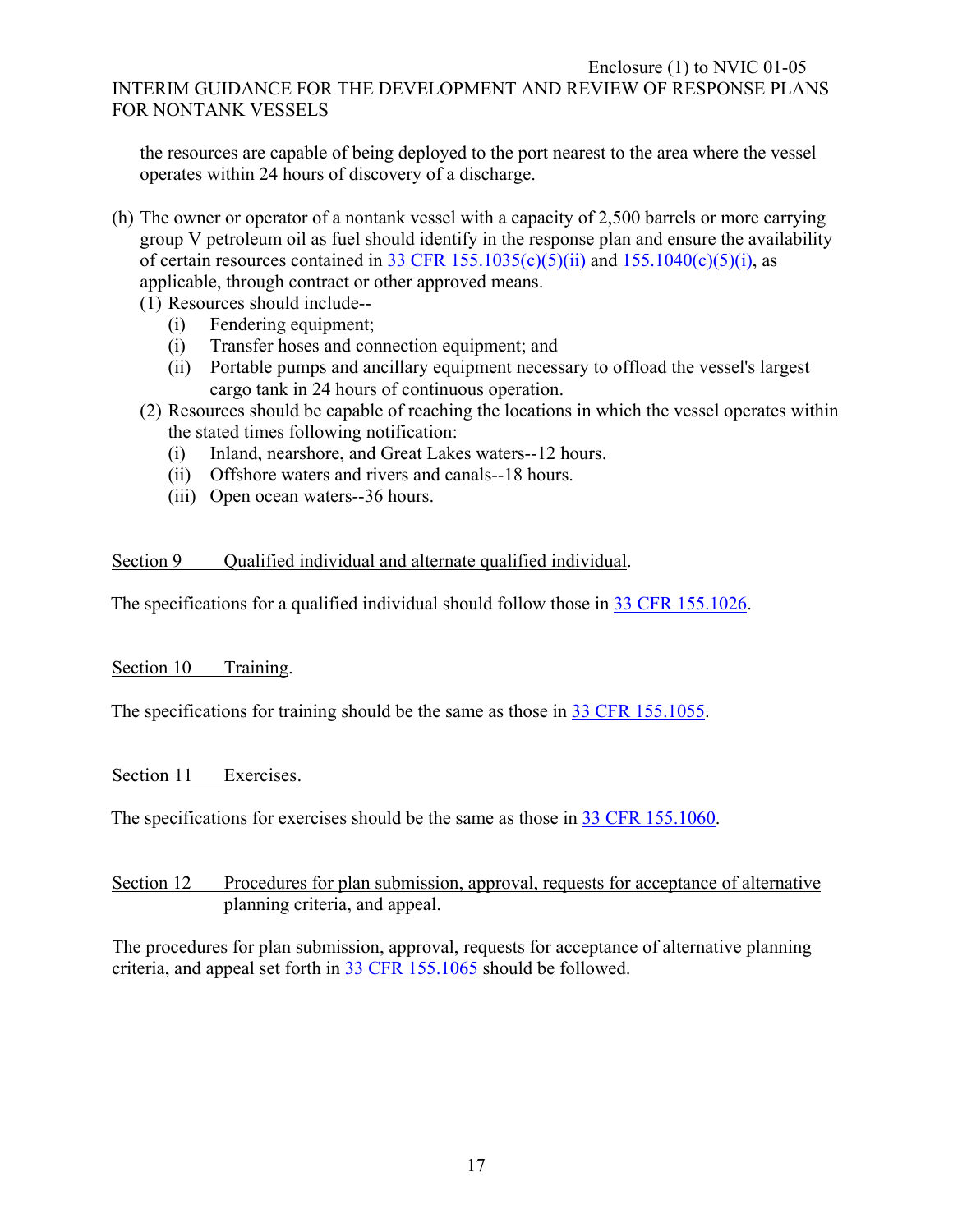This page intentionally left blank.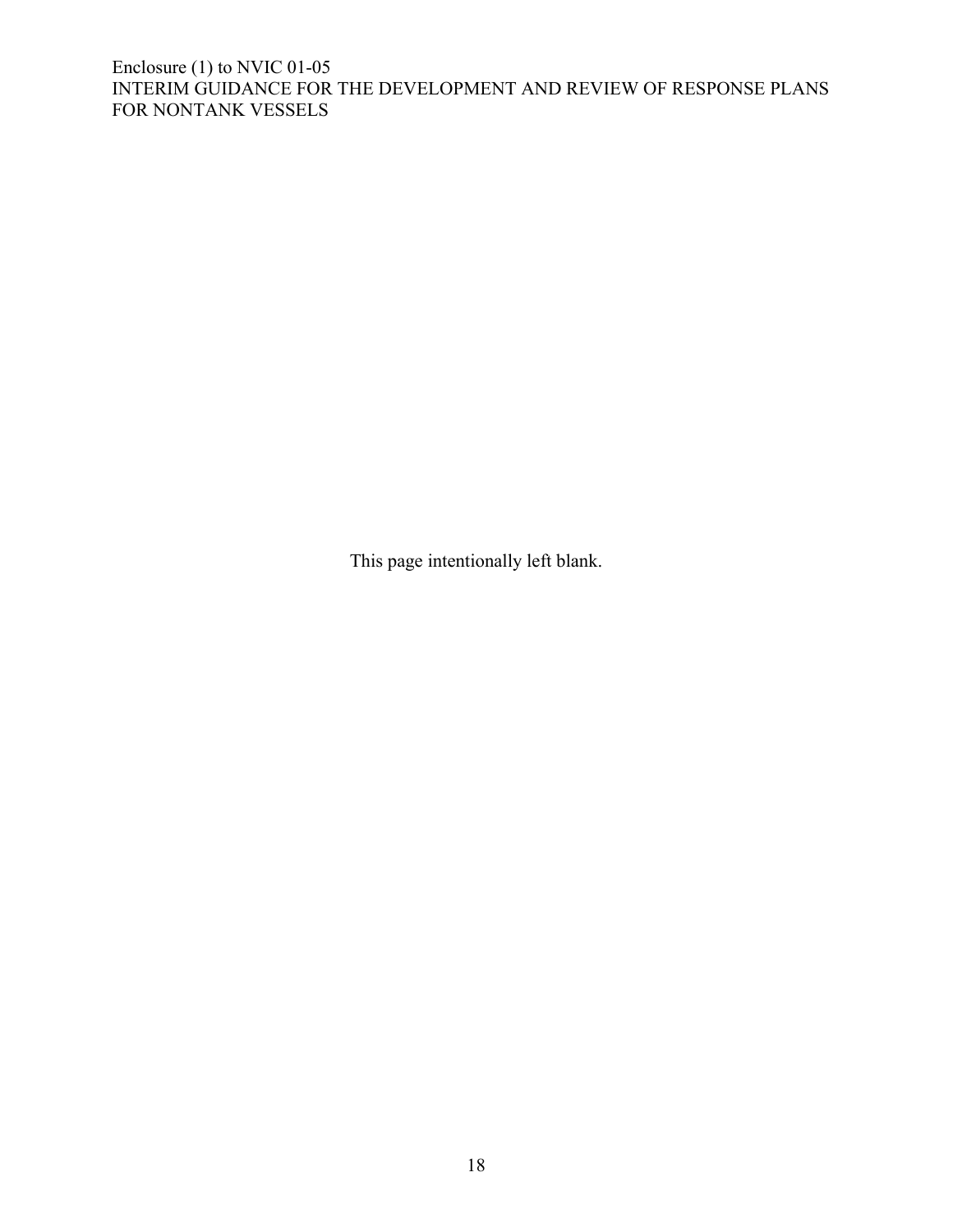## INTERIM GUIDANCE FOR THE DEVELOPMENT AND REVIEW OF RESPONSE PLANS FOR NONTANK VESSELS

### **Guidelines for Determining and Evaluating Response Resources for Vessel Response Plans**

#### 1. Purpose

1.1 The purpose of this appendix is to describe the procedures for identifying response resources to meet enclosure (1) of this guidance. These guidelines should be used by the vessel owner or operator in preparing the response.

### 2. Equipment Operability and Readiness

2.1 All equipment identified in a response plan should be capable of operating in the conditions expected in the geographic area in which a vessel operates. These conditions vary widely based on the location and season. Therefore, it is difficult to identify a single stockpile of response equipment that would function effectively in every geographic location.

2.2 Nontank vessels operating in more than one operating environment as indicated in Table 1 should identify equipment capable of successfully functioning in each operating environment. For example, vessels moving from the ocean to a river port should identify appropriate equipment designed to meet the criteria for transiting oceans, inland waterways, rivers, and canals. This equipment may be designed to operate in all of these environments or, more likely, different equipment may be designed for use in each area.

2.3 When identifying equipment for response plan credit, a vessel owner or operator should consider the inherent limitations in the operability of equipment components and response systems. The criteria in Table 1 of this appendix should be used for evaluating the operability in a given environment. These criteria reflect the general conditions in certain operating areas.

2.4 Table 1 of this appendix lists criteria for oil recovery devices and boom. All other equipment necessary to sustain or support response operations in a geographic area should be designed to function in the same conditions. For example, boats, which deploy or support skimmers or boom, should be capable of being safely operated in the significant wave heights listed for the applicable operating environment. The Coast Guard may recommend documentation that the boom identified in a response plan meets the criteria in Table 1 of this appendix. Absent acceptable documentation, the Coast Guard may recommend that the boom be tested to demonstrate that it meets the criteria in Table 1 of this appendix. Testing should be according to certain American Society for Testing Materials ASTM F 715, "Standard Methods of Testing Spill Control Barrier Membrane Materials," or other tests approved by the Coast Guard.

2.5 A vessel owner or operator should refer to the applicable Area Contingency Plan to determine if ice, debris, and weather-related visibility are significant factors in evaluating the operability of equipment. The Area Contingency Plan should also identify the average temperature ranges expected in a geographic area in which a vessel operates. All equipment identified in a response plan should be designed to operate within those conditions or ranges.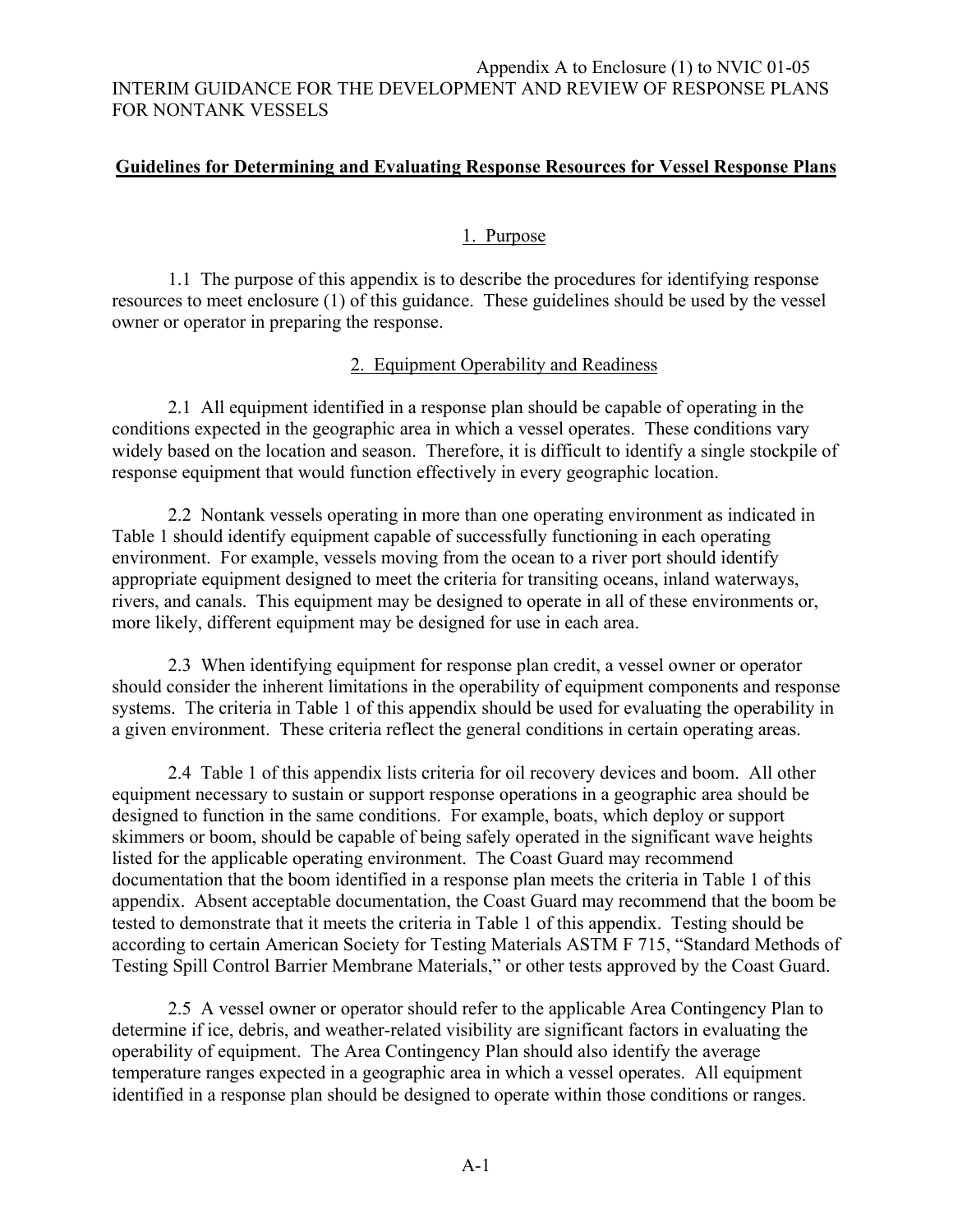2.6 Enclosure (1) of this guidance specifies response resource mobilization and response times. The location that the vessel operates farthest from the storage location of the response resources should be used to determine whether the resources are capable of arriving on scene within the time specified. A vessel owner or operator should include the time for notification, mobilization, and travel time of resources identified to meet the maximum most probable discharge and Tier 1 worst case discharge specifications.

2.7 In identifying equipment, the vessel owner or operator should list the storage location, quantity, and manufacturer's make and model, unless the oil spill removal organization(s) providing the necessary response resources have been evaluated by the Coast Guard, and their capability has been determined to equal or exceed the response capability needed by the vessel. For oil recovery devices, the effective daily recovery capacity, as determined using section 6 of this appendix, should be included. For boom, the overall boom height (draft plus freeboard) should be included. A vessel owner or operator should ensure that identified boom has compatible connectors.

### 3. Determining Response Resources for the Average Most Probable Discharge

3.1 A vessel owner or operator should identify and ensure, by contract or other approved means, that sufficient response resources are available to respond to the 50 barrel average most probable discharge at the point of an oil transfer involving a nontank vessel. The equipment should be designed to function in the operating environment at the point of oil transfer. These resources should include--

3.1.1 Containment boom in a quantity equal to twice the length of the largest vessel involved in the transfer capable of being deployed within 1 hour of the detection of a spill at the site of oil transfer operations. If the transfer operation is more than 12 miles from shore, the containment boom should be deployed within 1 hour plus the travel time from the nearest shoreline at a speed of 5 knots;

3.1.2 Oil recovery devices with an effective daily recovery capacity of 50 barrels or greater available at the transfer site within 2 hours of the detection of an oil discharge; and

3.1.3 Oil storage capacity for recovered oily material indicated in section 9.2 of this appendix.

#### 4. Determining Response Resources Required for the Maximum Most Probable Discharge

4.1 A vessel owner or operator should identify and ensure, by contract or other approved means, that sufficient response resources are available to respond to discharges up to the maximum most probable discharge volume for that vessel. The resources should be capable of containing and collecting up to 2,500 barrels of oil. All equipment identified should be designed to operate in the applicable operating environment specified in Table 1 of this appendix.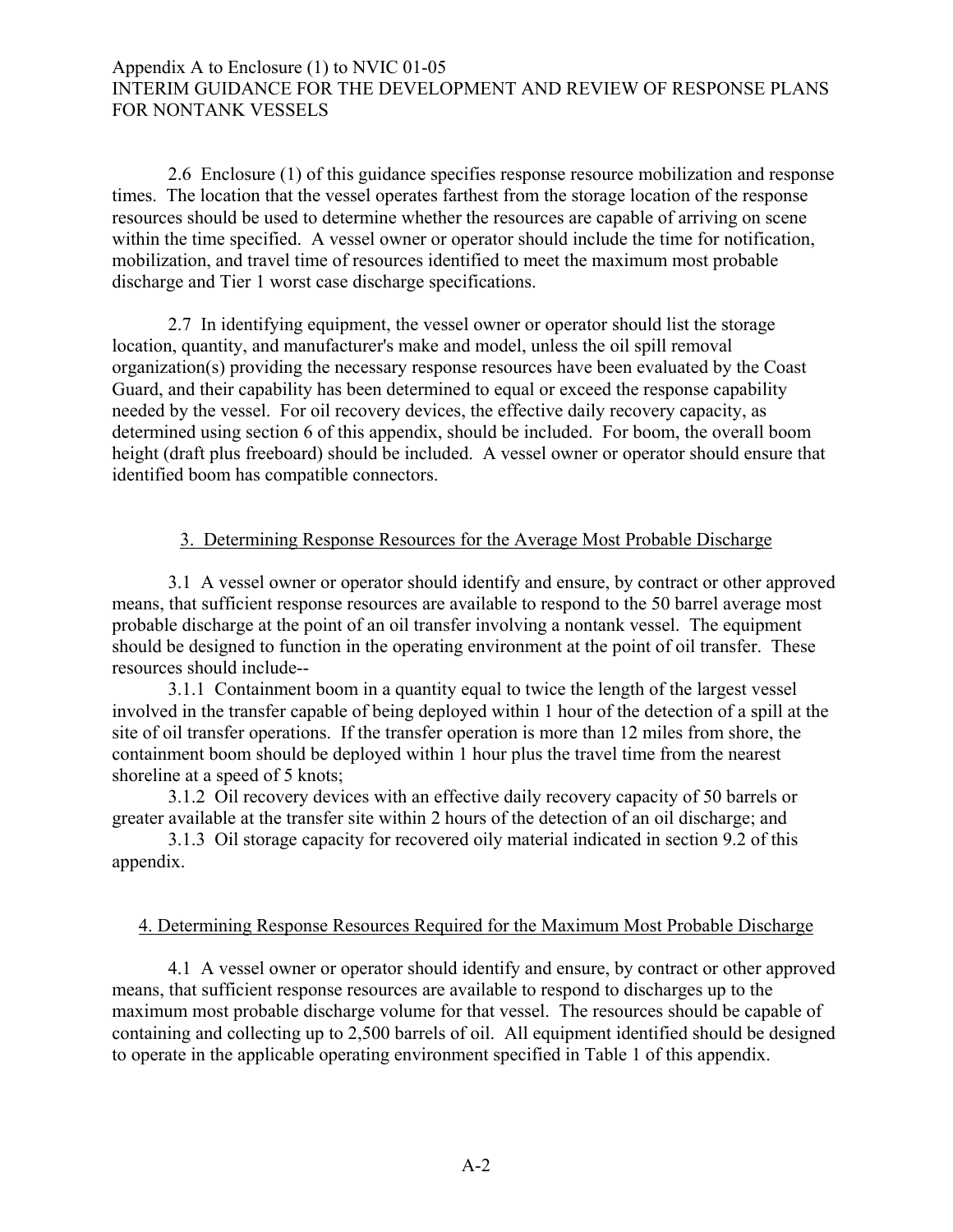Appendix A to Enclosure (1) to NVIC 01-05

## INTERIM GUIDANCE FOR THE DEVELOPMENT AND REVIEW OF RESPONSE PLANS FOR NONTANK VESSELS

4.2 To determine the maximum most probable discharge volume to be used for planning, use the lesser of--

4.2.1 2,500 barrels; or

4.2.2 10 percent of the total oil capacity.

4.3 Oil recovery devices necessary to meet the applicable maximum most probable discharge volume planning criteria should be located such that they arrive on scene within 12 hours of the discovery of a discharge in higher volume port areas and the Great Lakes, 24 hours in all other rivers and canals, inland, nearshore, and offshore areas, and 24 hours plus travel time from shore in all open ocean areas.

4.3.1 Because rapid control, containment, and removal of oil is critical to reduce spill impact, the effective daily recovery capacity for oil recovery devices should equal 50% of the planning volume applicable for the vessel as determined in section 4.2 of this appendix. The effective daily recovery capacity for oil recovery devices identified in the plan should be determined using the criteria in section 6 of this appendix.

4.4 In addition to oil recovery capacity, the vessel owner or operator should identify in the response plan and ensure the availability of, through contract or other approved means, sufficient boom available within the response times for oil connection and containment, and for protection of shoreline areas. The owner or operator of a vessel should identify in a response plan and ensure, through contract or other approved means, the availability of the boom identified in the plan for this purpose.

4.5 The plan should indicate the availability of temporary storage capacity to meet paragraph 9.2 of this appendix. If available storage capacity is insufficient to meet this provision, the effective daily recovery capacity should be downgraded to the limits of the available storage capacity.

4.6 The following is an example of a maximum most probable discharge volume planning calculation for equipment identification in a higher volume port area:

The vessel's oil capacity is 10,000 barrels, thus the planning volume is 10 percent or 1,000 barrels. The effective daily recovery capacity should be 50 percent of the planning volume, for 500 barrels per day. The ability of oil recovery devices to meet this capacity should be calculated using the procedures in section 6 of this appendix. Temporary storage capacity available on scene should equal twice the daily recovery capacity as indicated in section 9 of this appendix, or 1000 barrels per day. This figure would represent the information the vessel owner or operator would use to identify and ensure the availability of, through contract or other approved means, the response resources. The vessel owner would also need to identify how much boom was available for use.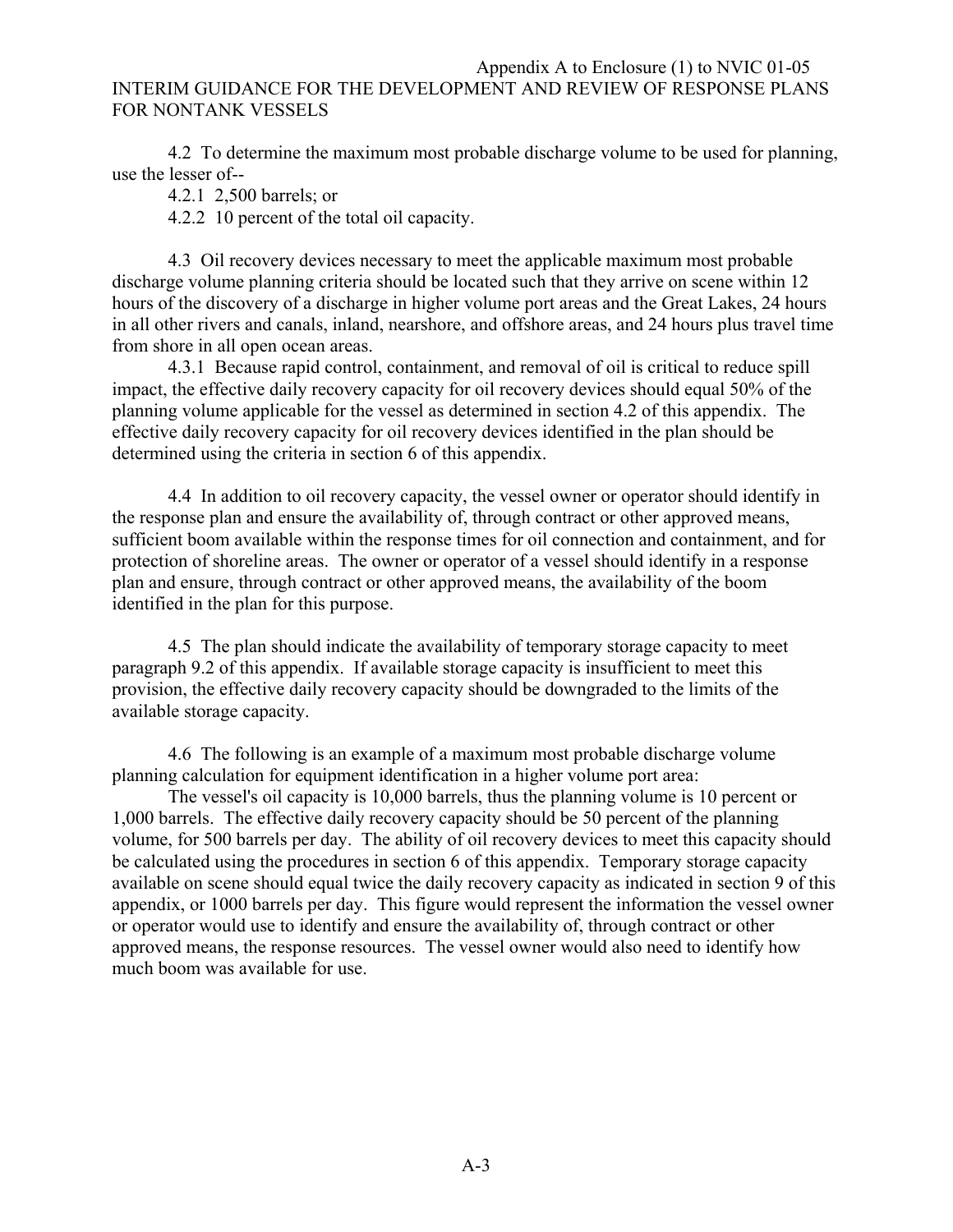### 5. Determining Response Resources for the Worst Case Discharge to the Maximum Extent Practicable

5.1 A vessel owner or operator should identify and ensure, by contract or other approved means, that sufficient response resources are available to respond to the worst case discharge of oil to the maximum extent practicable. Section 7 of this appendix describes the method to determine the response resources.

5.2 Oil spill recovery devices identified to meet the applicable worst case discharge planning volume should be located so that they can arrive at the scene of a discharge within the time specified for Tier 1, listed in enclosure (1), section 8 (g) of this guidance.

5.3 The effective daily recovery capacity for oil recovery devices identified in a response plan should be determined using the criteria in section 6 of this appendix. A vessel owner or operator should identify the storage locations of all equipment for each tier.

5.4 A vessel owner or operator should identify the availability of temporary storage capacity to meet 9.2 of this appendix. If available storage capacity is insufficient to meet this provision, then the effective daily recovery capacity should be downgraded to the limits of the available storage capacity.

5.5 When selecting response resources, the vessel owner or operator should ensure that a portion of those resources are capable of being used in close-to-shore response activities in shallow water. The following percentages of the on-water response equipment identified for the applicable geographic area should be capable of operating in waters of 6 feet or less depth:

- (i) Open ocean--none.
- (ii) Offshore--10 percent.
- (iii) Nearshore, inland, Great Lakes, and rivers and canals--20 percent.

5.6 In addition to oil spill recovery devices and temporary storage capacity, a vessel owner or operator should identify in the response plan and ensure the availability of, through contract or other approved means, sufficient boom that can arrive on scene within the response times for oil containment and collection. The specific quantity of boom for collection and containment would depend on the specific recovery equipment and strategies employed. Table 2 of this appendix lists the minimum quantities of additional boom for shoreline protection that a vessel owner or operator should identify in the response plan and ensure the availability of, through contract or other approved means.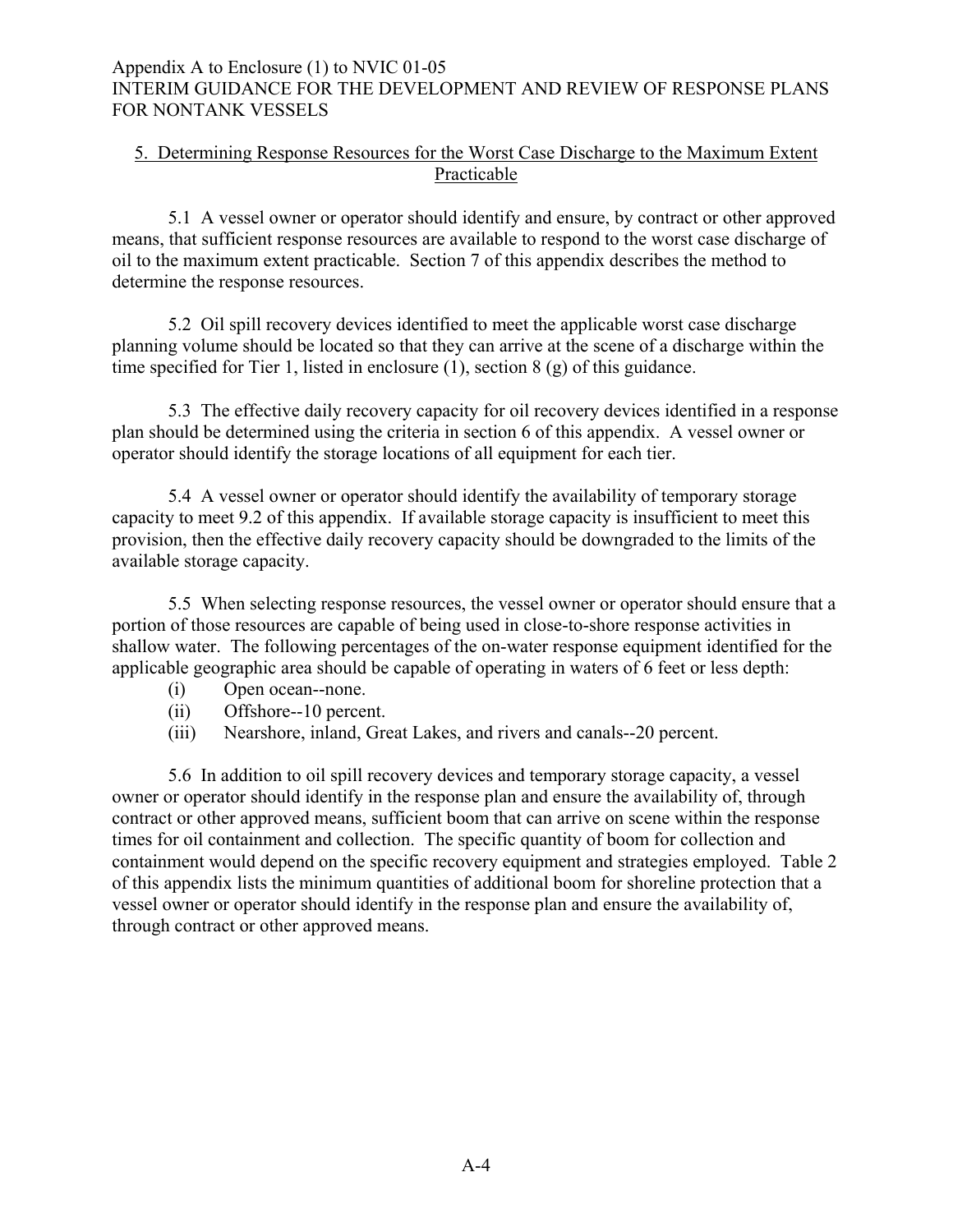# INTERIM GUIDANCE FOR THE DEVELOPMENT AND REVIEW OF RESPONSE PLANS FOR NONTANK VESSELS

5.7 A vessel owner or operator should also identify in the response plan and ensure, by contract or other approved means, the availability of an oil spill removal organization capable of responding to a shoreline cleanup operation involving the calculated volume of emulsified oil that might impact the affected shoreline. The volume of oil for which a vessel owner or operator should plan should be calculated through the application of factors contained in Tables 3 and 4 of this appendix. The volume calculated from these tables is intended to assist the vessel owner or operator in identifying a contractor with sufficient resources. This planning volume should not be used explicitly to determine a required amount of equipment and personnel.

### 6. Determining Effective Daily Recovery Capacity for Oil Recovery Devices

6.1 Oil recovery devices identified by a vessel owner or operator should be identified by manufacturer, model, and effective daily recovery capacity. These capacities should be to meet the applicable planning criteria for the average most probable discharge; maximum most probable discharge; and worst case discharge to the maximum extent practicable.

6.2 For the purposes of determining the effective daily recovery capacity of oil recovery devices, the following method should be used. This method considers potential limitations due to available daylight, weather, sea state, and percentage of emulsified oil in the recovered material. The Coast Guard might assign a lower efficiency factor to equipment listed in a response plan if it determines that a reduction is warranted.

6.2.1 The following formula should be used to calculate the effective daily recovery capacity:

**R**=**T**x24x**E**

**R**--Effective daily recovery capacity

**T**--Throughput rate in barrels per hour (nameplate capacity)

**E**--20% efficiency factor (or lower factor as determined by the Coast Guard)

6.2.2 For those devices in which the pump limits the throughput of liquid, throughput rate should be calculated using the pump capacity.

6.2.3 For belt or mop type devices, the throughput rate should be calculated using data provided by the manufacturer on the nameplate rated capacity for the device.

6.2.4 Vessel owners or operators who include in the response plan oil recovery devices with a throughput that is not measurable using a pump capacity or belt or mop capacity may provide information to support an alternative method of calculation. This information should be submitted following the procedures in section 6.5 of this appendix.

6.3 As an alternative to section 6.2 of this appendix, a vessel owner or operator may submit adequate evidence that a different effective daily recovery capacity should be applied for a specific oil recovery device. Adequate evidence is actual verified performance data in spill conditions or test using ASTM F 631, Standard Method for Testing Full Scale Advancing Spill Removal Devices, or an equivalent test approved by the Coast Guard.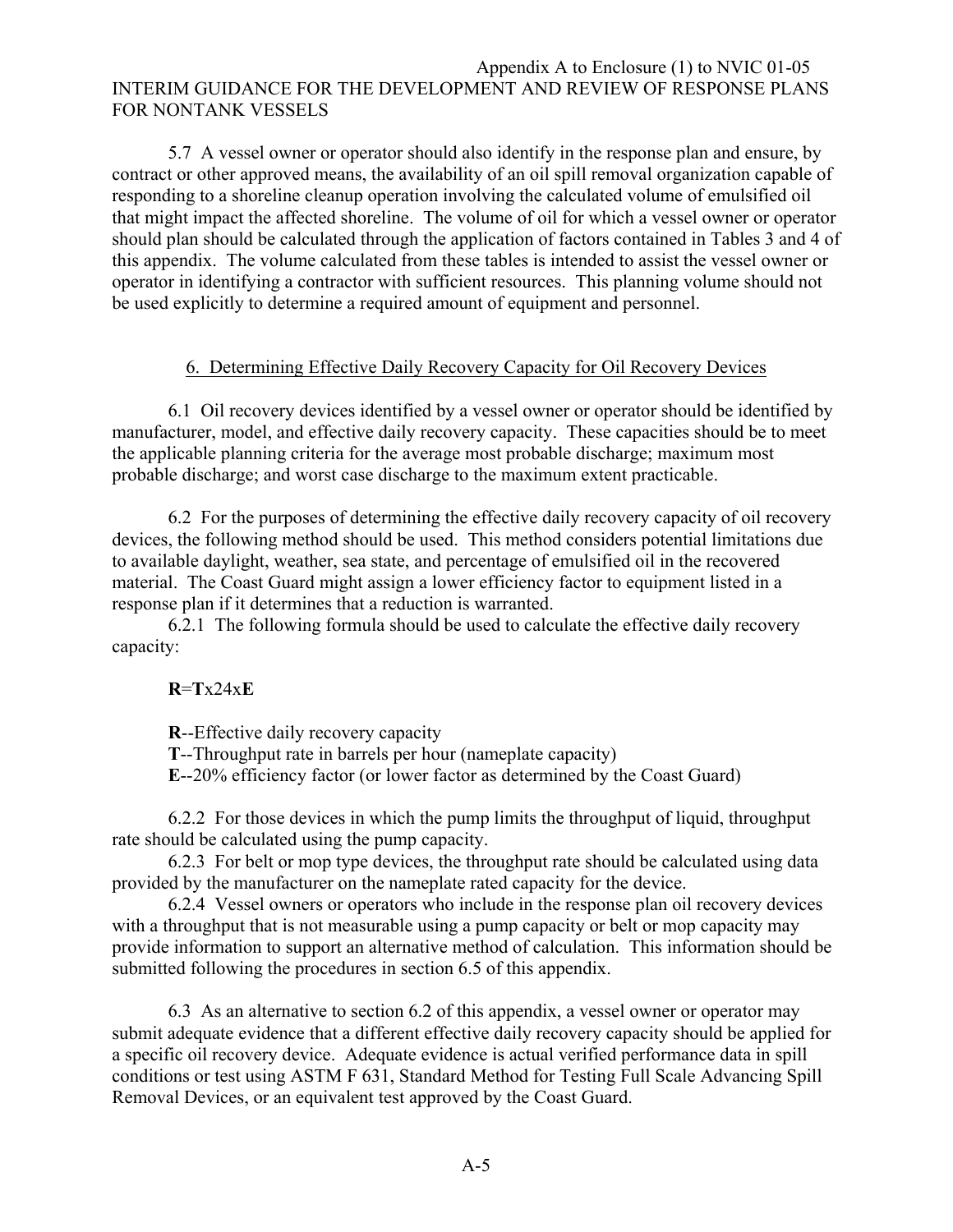6.3.1 The following formula should be used to calculate the effective daily recovery capacity under this alternative:

**R**=**D**x**U**

- **R**--Effective daily recovery capacity
- **D**--Average Oil Recovery Rate in barrels per hour (Item 13.2.16 in ASTM F 631; or actual performance data)
- **U**--Hours per day that a vessel owner or operator can document capability to operate equipment under spill conditions. Ten hours per day should be used unless a vessel owner or operator can demonstrate that the recovery operation can be sustained for longer periods.

6.4 A vessel owner or operator submitting a response plan should provide data that supports the effective daily recovery capacities for the oil recovery devices listed. The following is an example of these calculations:

 A weir skimmer identified in a response plan has a manufacturer's rated throughput at the pump of 267 gallons per minute (gpm).

267 gpm=381 barrels per hour **R**=381x24x.2=1,829 barrels per day

 After testing using ASTM procedures, the skimmer's oil recovery rate is determined to be 220 gpm. The vessel owner or operator identifies sufficient resources available to support operations 12-hours per day.

220 gpm=314 barrels per hour  $R=314x12=3,768$  barrels per day

 A vessel owner or operator might use the higher capacity if sufficient temporary oil storage capacity is available.

6.5 Determinations of alternative efficiency factors under section 6.2 or alternative effective daily recovery capacities under section 6.3 of this appendix should be made by Commandant (G-MOR), Coast Guard Headquarters, 2100 Second Street SW., Washington, DC 20593. Oil spill removal organizations or equipment manufacturers may submit information on behalf of multiple vessel owners or operators.

### 7. Calculating the Worst Case Discharge Planning Volumes

7.1 A vessel owner or operator should plan for a response to a vessel's worst case discharge volume of oil. The planning for on-water recovery should take into account a loss of some oil to the environment due to evaporations and natural dissipation, potential increases in volume due to emulsification, and the potential for deposit of some oil on the shoreline.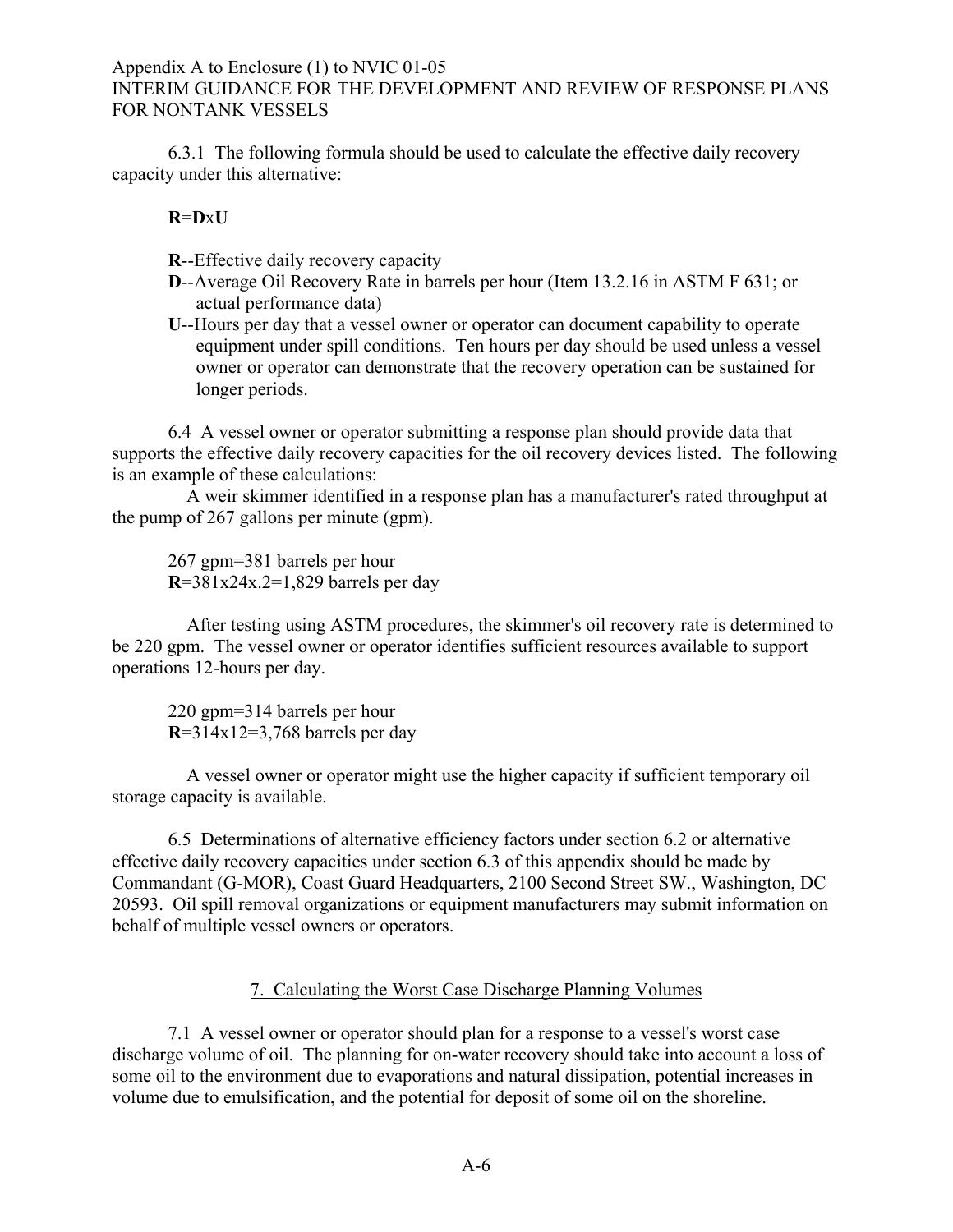Appendix A to Enclosure (1) to NVIC 01-05

## INTERIM GUIDANCE FOR THE DEVELOPMENT AND REVIEW OF RESPONSE PLANS FOR NONTANK VESSELS

7.2 The following procedures should be used to calculate the planning volume used by a vessel owner or operator for determining on-water recovery capacity:

7.2.1 The following should be determined: the total volume of oil carried; the appropriate group for the type of petroleum oil carried [persistent (groups II, III, and IV) or nonpersistent (group I)]; and the geographic area(s) in which the vessel operates. For vessels carrying mixed cargoes from different petroleum oil groups, each group should be calculated separately. This information is to be used with Table 3 of this appendix to determine the percentages of the total volume to be used for removal capacity planning. This table divides the volume into three categories: oil lost to the environment; oil deposited on the shoreline; and oil available for on-water recovery.

7.2.2 The on-water oil recovery volume should be adjusted using the appropriate emulsification factor found in Table 4 of this appendix.

7.2.3 The adjusted volume is multiplied by the on-water oil recovery resource mobilization factor found in Table 5 of this appendix from the appropriate operating area and response tier to determine the total on-water oil recovery capacity in barrels per day that should be identified or contracted for to arrive on scene within the applicable time for each response tier. For nontank vessels, only Tier 1 is specified. For higher volume port areas, the contracted resources should be located such that they can arrive on scene within 12 hours of the discovery of an oil discharge. For the Great Lakes, Tier 1 is 18 hours. For rivers and canals, inland, nearshore, and offshore, Tier 1 is 24 hours. For the open ocean area, Tier 1 is 24 hours with an additional travel time allowance of 1 hour for every additional 5 nautical miles from shore.

7.2.4 The resulting on-water recovery capacity in barrels per day for each tier is used to identify response resources necessary to sustain operations in the applicable geographic area. The equipment should be capable of sustaining operations for the time period specified in Table 3 of this appendix. A vessel owner or operator should identify and ensure the availability of, through contract or other approved means, sufficient oil spill recovery devices to provide the effective daily oil recovery capacity. If the capacity exceeds the applicable cap described in Table 6 of this appendix, then a vessel owner or operator should contract only for the quantity of resources needed to meet the cap, but should identify sources of additional resources as indicated in enclosure (1) section 8 (o) of this guidance. For a vessel that carries multiple groups of oil, the effective daily recovery capacity for each group is calculated and summed before applying the cap.

7.3 The following procedures should be used to calculate the planning volume for identifying shoreline cleanup capacity:

7.3.1 The following should be determined: the total volume of oil carried; the appropriate group for the type of petroleum oil carried [persistent (groups II, III, and IV) or nonpersistent (group I)]; and the geographic area(s) in which the vessel operates. For a vessel carrying different oil groups, each group should be calculated separately. Using this information, Table 3 of this appendix should be used to determine the percentages of the total cargo volume to be used for shoreline cleanup resource planning.

7.3.2 The shoreline cleanup planning volume should be adjusted to reflect an emulsification factor using the same procedure as described in section 7.2.2 of this appendix.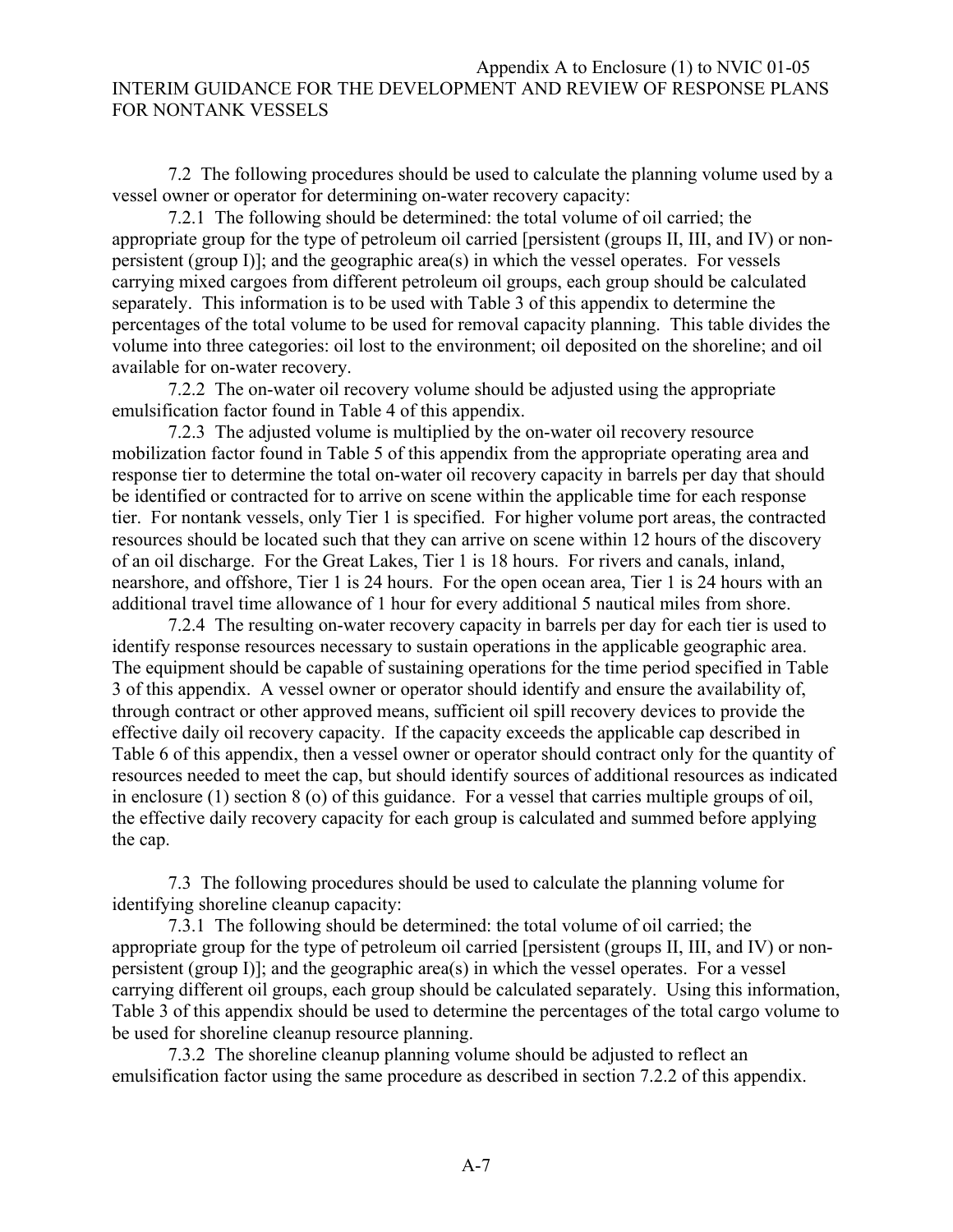7.3.3 The resulting volume should be used to identify an oil spill removal organization with the appropriate shoreline cleanup capability.

7.4 The following is an example of the procedure described above:

 A vessel with a 100,000 barrel capacity for #6 oil (specific gravity .96) will move from a higher volume port area to another area. The vessel's route will be 70 miles from shore.

Oil carried: 100,000 bbls. Group IV oil Emulsification factor (from Table 4 of this appendix): 1.4 Areas transited: Inland, Nearshore, Offshore, Open ocean Planned % on-water recovery (from Table 3 of this appendix): Inland 50% Nearshore 50% Offshore 40% Open ocean 20%

Planned % oil onshore recovery (from Table 3 of this appendix): Inland 70% Nearshore 70% Offshore 30% Open ocean 30%

General formula to determine planning volume: (planning volume) = (capacity) x (% from Table 3 of this appendix) x (emulsification factor from Table 4 of this appendix)

Planning volumes for on-water recovery: Inland 100,000x.5x1.4=70,000 bbls Nearshore 100,000x.5x1.4=70,000 bbls Offshore 100,000x.4x1.4=56,000 bbls Open ocean 100,000x.2x1.4=28,000 bbls Planning volumes for on shore recovery: Inland 100,000x.7x1.4=98,000 bbls Nearshore 100,000x.7x1.4=98,000 bbls Offshore 100,000x.3x1.4=42,000 bbls

 The vessel owner or operator should contract with a response resource capable of managing a 98,000-barrel shoreline cleanup in those areas where the vessel comes closer than 50 miles to shore.

 Determining resources for on-water recovery for each tier using mobilization factors: (barrel per day on-water recovery) = (on-water planning volume as calculated above)  $x$ (mobilization factor from Table 5 of this appendix).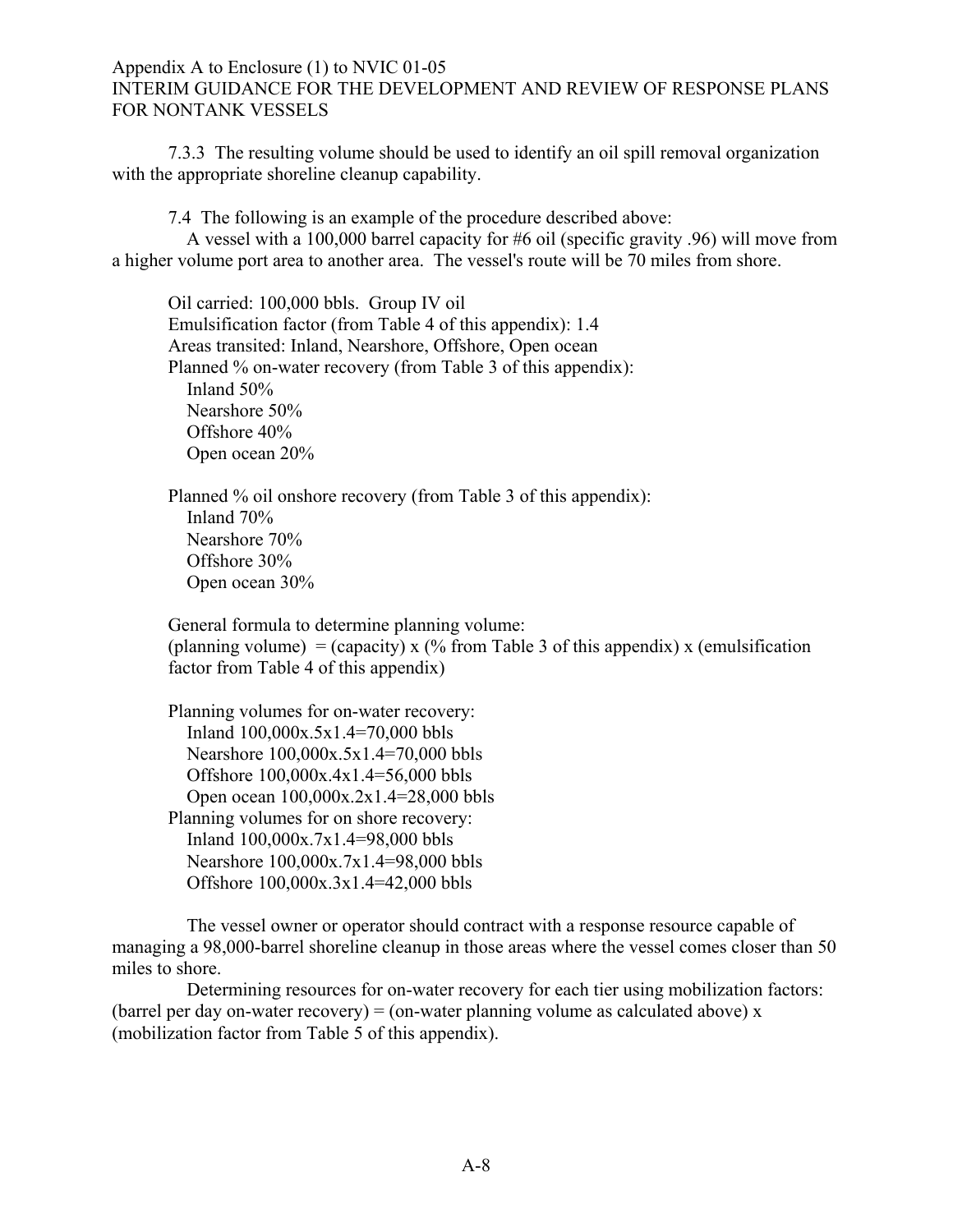|                         |                          | Tier 1 |
|-------------------------|--------------------------|--------|
| Inland/Nearshore 70,000 | Χ                        | 0.15   |
| Offshore 56,000         | Χ                        | 0.10   |
| Open ocean 28,000       |                          | 0.06   |
|                         | equals (barrels per day) |        |
| Inland/Nearshore        |                          | 10,500 |
| Offshore                |                          | 5,600  |
| Open ocean              |                          | 1,680  |

Because the specifications for Tier 1 for inland and nearshore exceed the caps, the vessel owner would only need to contract for 10,000 barrels per day for Tier 1.

 10% of the on-water recovery capability for offshore and 20% of the capability for inland/nearshore, for Tier 1, should be capable of operating in water with a depth of 6 feet or less.

 The vessel owner or operator would also be required to identify or contract for quantities of boom identified in Table 2 of this appendix for the areas in which the vessel operates.

### 8. Determining the Availability of High-Rate Response Methods

8.1 Response plans for a vessel carrying group II or III persistent oil as a primary cargo or fuel that operates in an area with year-round pre-approval for dispersant use might receive credit for up to 25 percent of their required on-water recovery capacity in that area if the availability of these resources are ensured by contract or other approved means. For response plan credit, these resources should be capable of being on scene within 12 hours of the discovery of a discharge.

8.2 To receive credit against any on-water recovery capacity, a response plan should identify the locations of dispersant stockpiles, methods of transporting to a shoreside staging area, and appropriate aircraft or vessels to apply the dispersant and monitor its effectiveness at the scene of an oil discharge.

8.2.1 Sufficient volumes of dispersants should be available to treat the oil at the dosage rate recommended by the dispersant manufacturer. Dispersants identified in a response plan should be on the National Contingency Plan Product Schedule maintained by the U.S. Environmental Protection Agency. (Some States have a list of approved dispersants and within State waters only they can be used.)

8.2.2 Dispersant application equipment identified in a response plan for credit should be located so that it can be mobilized to shoreside staging areas to meet the time specified in section 8.1 of this appendix. Sufficient equipment capacity and sources of appropriate dispersants should be identified to sustain dispersant operations for at least 3 days.

8.2.3 Credit against on-water recovery capacity in pre-approved areas should be based on the ability to treat oil at a rate equivalent to this credit. For example, a 2,500 barrels per day credit against the 10,000 barrels per day on-water Tier 1 cap would require the vessel owner or operator to demonstrate the ability to treat 2,500 barrels per day of oil at the manufacturer's recommended dosage rate. Assuming a dosage rate of 10:1, the plan would need to show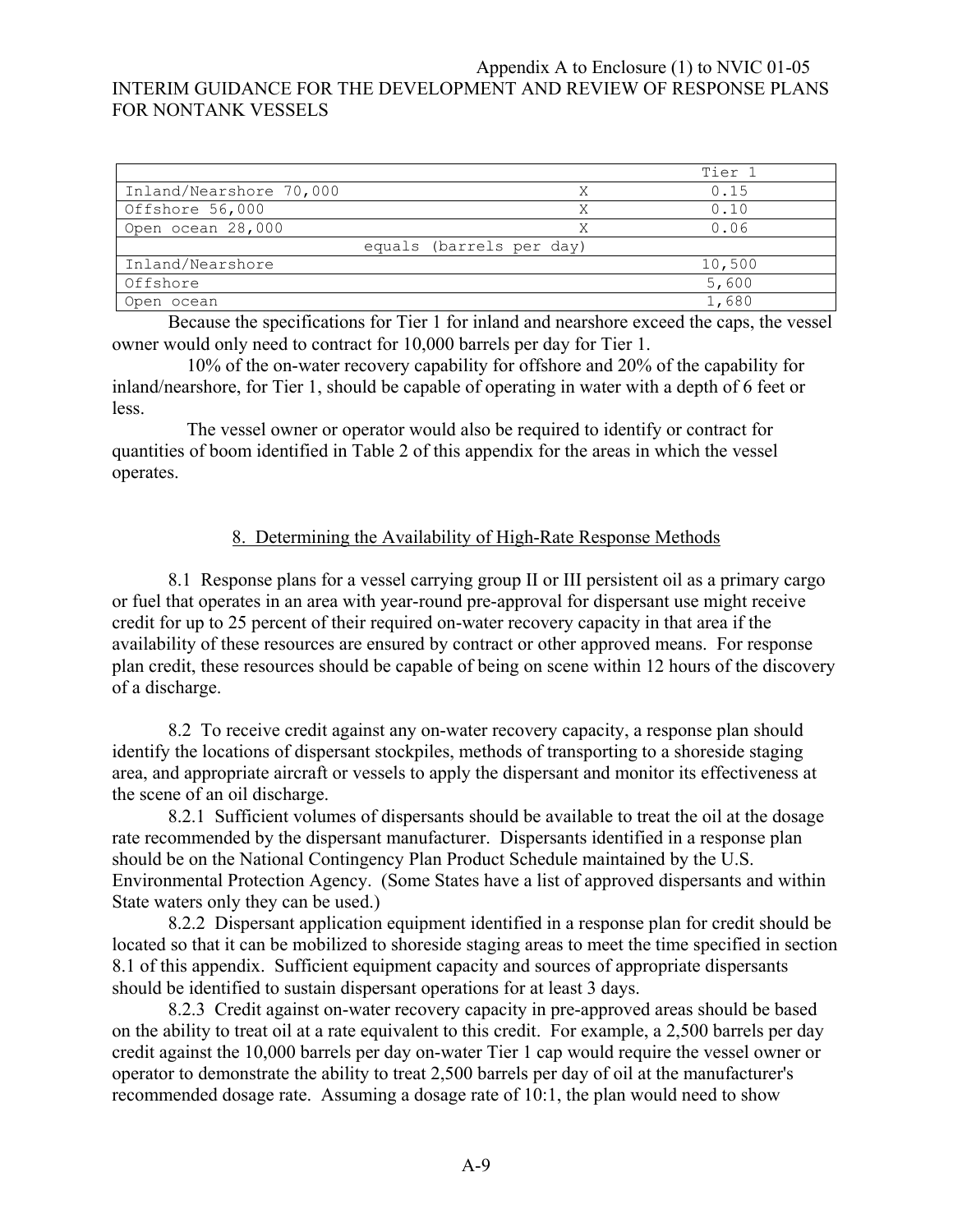stockpiles and sources of 750 barrels of dispersants that would be available on scene at a rate of 250 barrels per day and the ability to apply the dispersant at the daily rate for 3 days in the area in which the vessel operates.

8.3 In addition to the necessary equipment and supplies, a vessel owner or operator should identify a source of support to conduct the monitoring and post-use effectiveness evaluation required by applicable Local and Area Contingency Plans.

8.4 Identification of the resources for dispersant application does not imply that the use of this technique should be authorized. Actual authorization for use during a spill response should be governed by the provisions of the National Oil and Hazardous Substances Contingency Plan ([40 CFR part 300](http://www.access.gpo.gov/nara/cfr/waisidx_03/40cfr300_03.html)) and the applicable Local or Area Contingency Plan.

### 9. Additional Equipment Necessary to Sustain Response Operations

9.1 A vessel owner or operator should ensure that sufficient numbers of trained personnel, boats, aerial spotting aircraft, sorbent materials, boom anchoring materials, and other resources would be available to sustain response operations to completion. All of this equipment should be suitable for use with the primary equipment identified in the response plan. A vessel owner or operator need not list these resources in the response plan but should certify their availability.

9.2 A vessel owner or operator should evaluate the availability of adequate temporary storage capacity to sustain the effective daily recovery capacities from equipment identified in the plan. Because of the inefficiencies of oil spill recovery devices, response plans should identify daily storage capacity equivalent to twice the effective daily recovery capacity required on scene. This temporary storage capacity might be reduced if a vessel owner or operator can demonstrate by waste stream analysis that the efficiencies of the oil recovery devices, ability to decant water, or the availability of alternative temporary storage or disposal locations in the area(s) the vessel would operate should reduce the overall volume of oily material storage requirements.

9.3 A vessel owner or operator should ensure that their planning includes the capability to arrange for disposal of recovered oil products. Specific disposal procedures should be addressed in the applicable Area Contingency Plan.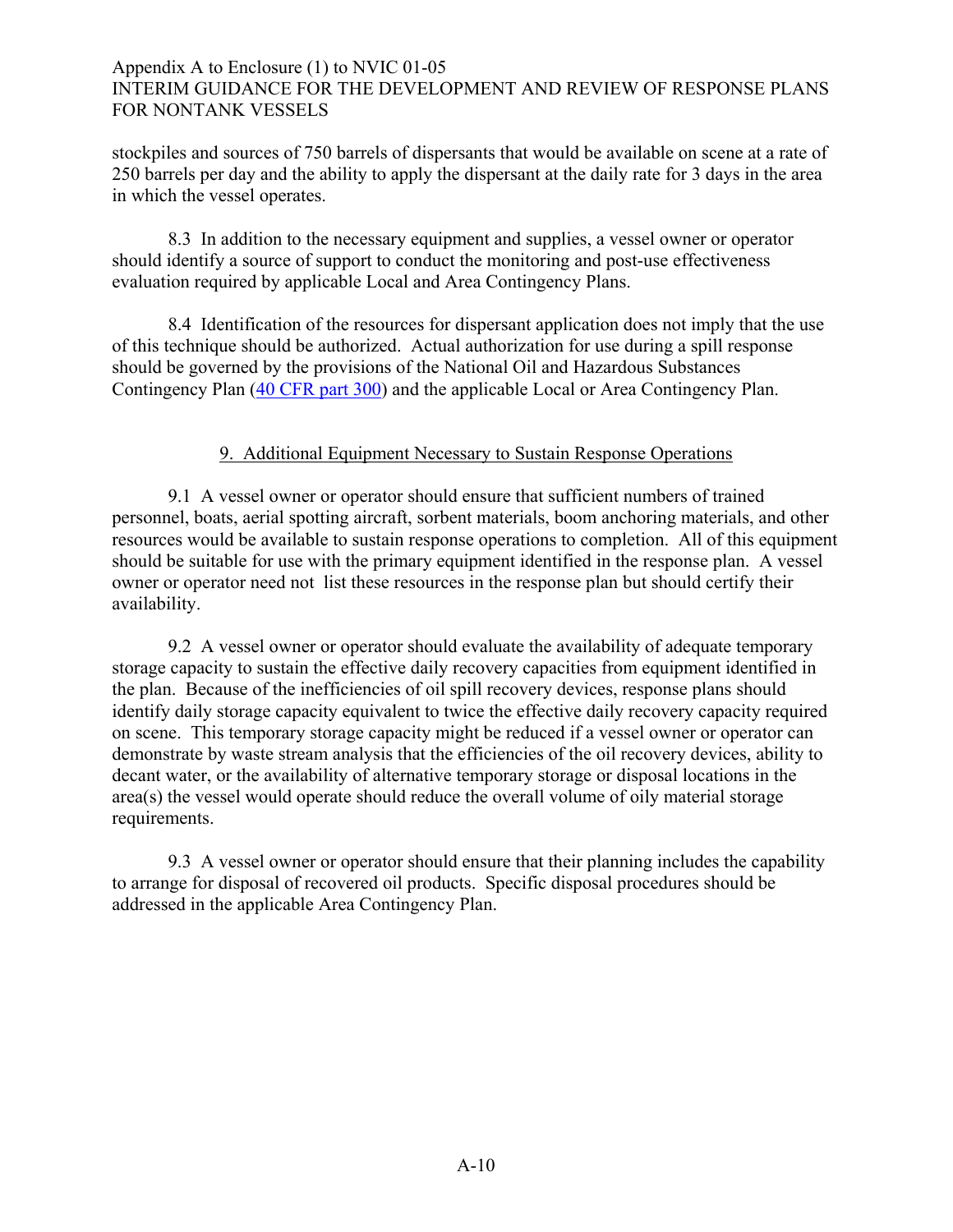## Table 1--Response Resource Operating Criteria

| [Oil Recovery Devices]       |                     |              |  |  |  |  |
|------------------------------|---------------------|--------------|--|--|--|--|
|                              | Significant         |              |  |  |  |  |
| <b>Operating Environment</b> | Wave                | Sea          |  |  |  |  |
|                              | Height <sup>1</sup> | <b>State</b> |  |  |  |  |
|                              | (feet)              |              |  |  |  |  |
|                              | $\leq$ 1            |              |  |  |  |  |
|                              | $\leq$ 3            |              |  |  |  |  |
|                              | $\leq 4$            | $2 - 3$      |  |  |  |  |
|                              |                     |              |  |  |  |  |

|                                       | Boom]    |                |                    |              |  |  |  |
|---------------------------------------|----------|----------------|--------------------|--------------|--|--|--|
|                                       | Use      |                |                    |              |  |  |  |
| <b>Boom Property</b>                  | Rivers & |                | <b>Great Lakes</b> | Ocean        |  |  |  |
|                                       | Canals   | Inland         |                    |              |  |  |  |
| Significant Wave $1, 2$ Height (feet) | $\leq$ 1 | $\leq$ 3       | $\leq 4$           | $\leq 6$     |  |  |  |
|                                       |          | $\overline{2}$ | $2 - 3$            | $3 - 4$      |  |  |  |
|                                       | $6 - 18$ | 18-42          | 18-42              | $\geq 42$    |  |  |  |
| (draft plus freeboard)                |          |                |                    |              |  |  |  |
| Reserve Buoyancy to Weight Ratio      | 2:1      | 2:1            | 2:1                | $3:1$ to 4:1 |  |  |  |
| Total Tensile Strength—lbs            | 4,500    | 15-20,000      | 15-20,000          | >20,000      |  |  |  |
| Skirt Fabric Tensile Strength—lbs     | 200      | <b>300</b>     | 300                | 500          |  |  |  |
| Skirt Fabric Tear Strength-lbs        | 100      | 100            | 100                | 125          |  |  |  |

1 Oil recovery devices and boom should be at least capable of operating in wave heights up to and including the values listed in Table 1 for each operating environment.

2 Equipment identified as capable of operating in waters of 6 feet or less depth is exempt from the significant wave height planning provision.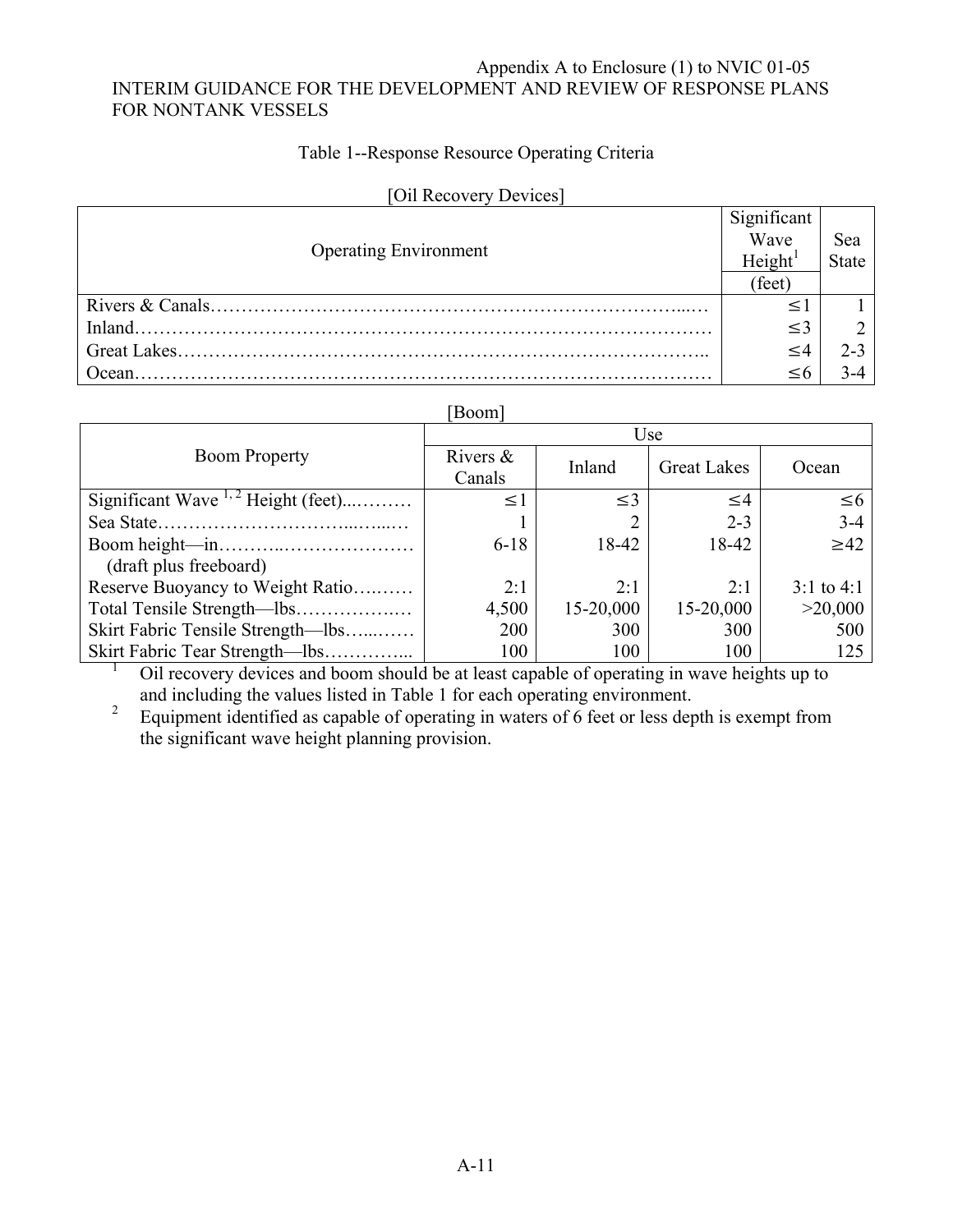| Table 2--Shoreline Protection Criteria |                   |                       |             |  |  |  |  |
|----------------------------------------|-------------------|-----------------------|-------------|--|--|--|--|
|                                        | <b>Boom</b>       | Availability<br>hours |             |  |  |  |  |
|                                        | Ensured by        |                       |             |  |  |  |  |
| Location                               | contract or       |                       |             |  |  |  |  |
|                                        | other ap-         | Higher volume         | Other areas |  |  |  |  |
|                                        | proved means      | port area             |             |  |  |  |  |
|                                        | (f <sub>t</sub> ) |                       |             |  |  |  |  |
| Persistent Oils                        |                   |                       |             |  |  |  |  |
|                                        |                   |                       |             |  |  |  |  |
|                                        | 15,000            | 24                    | 48          |  |  |  |  |
|                                        | 30,000            | 12                    | 24          |  |  |  |  |
|                                        | 25,000            | 12                    | 24          |  |  |  |  |
| Non-Persistent Oils                    |                   |                       |             |  |  |  |  |
|                                        |                   |                       |             |  |  |  |  |
|                                        |                   |                       |             |  |  |  |  |
|                                        | 10,000            | 12                    | 24          |  |  |  |  |
|                                        | 15,000            | 12                    | 24          |  |  |  |  |

Table 2--Shoreline Protection Criteria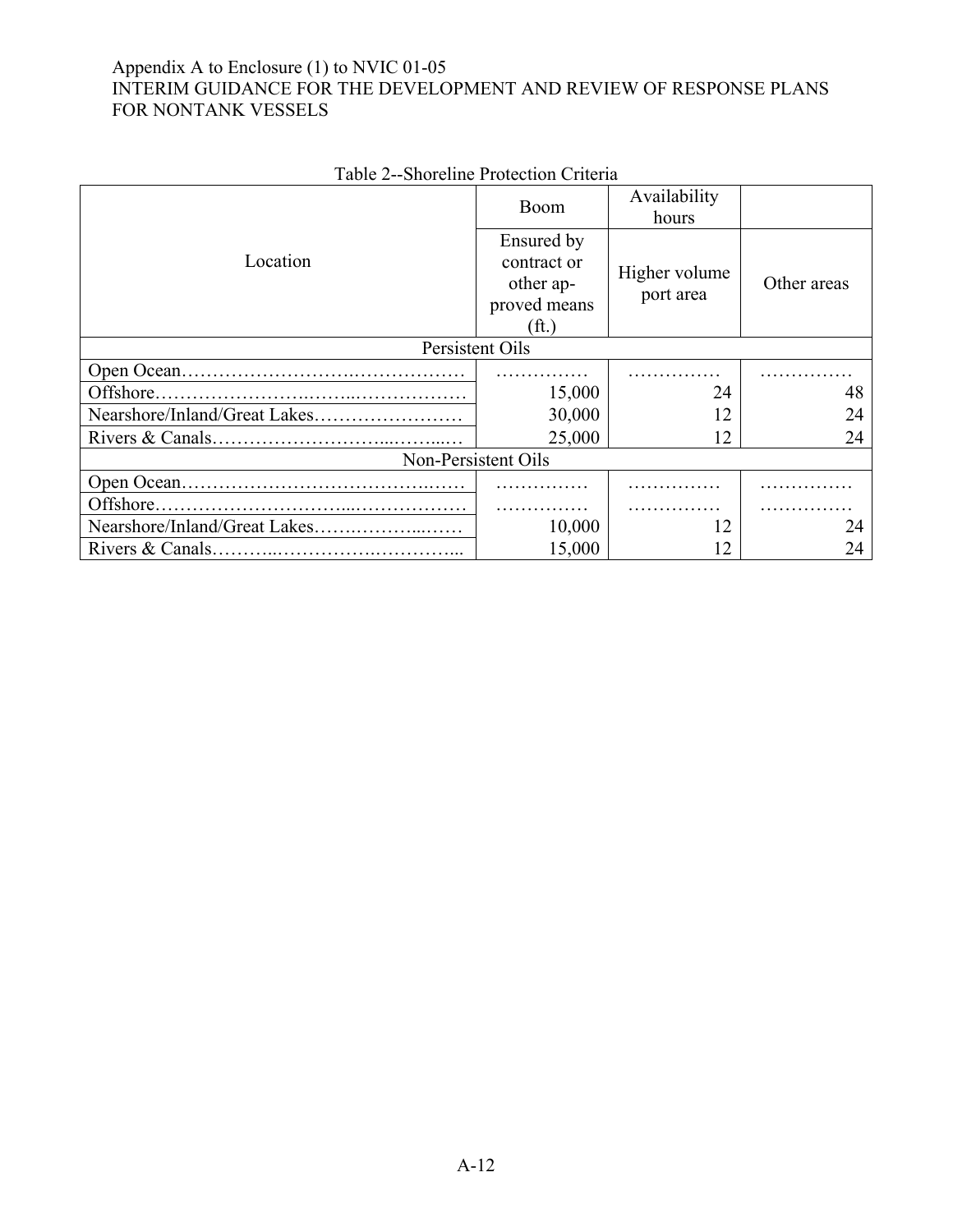|                                               | Table 3 Removal Capacity Planning Table |                                            |                               |                                         |                                            |                               |  |  |  |  |
|-----------------------------------------------|-----------------------------------------|--------------------------------------------|-------------------------------|-----------------------------------------|--------------------------------------------|-------------------------------|--|--|--|--|
| Spill<br>Location                             |                                         | Nearshore/Inland/<br><b>Great Lakes</b>    |                               | <b>Rivers</b>                           |                                            |                               |  |  |  |  |
| Sustainability<br>of on-water oil<br>recovery |                                         | 4 days                                     |                               | 3 days                                  |                                            |                               |  |  |  |  |
| Oil Group                                     | $\frac{0}{0}$<br>Natural<br>Dissipation | $\frac{0}{0}$<br>Recovered<br>Floating oil | $\frac{0}{0}$<br>Oil on shore | $\frac{0}{0}$<br>Natural<br>Dissipation | $\frac{0}{0}$<br>Recovered<br>Floating oil | $\frac{0}{0}$<br>Oil on shore |  |  |  |  |
| T<br>Non-Persistent<br>oils                   | 80                                      | 20                                         | 10                            | 80                                      | 10                                         | 10                            |  |  |  |  |
| H<br>Light crudes<br>and fuels                | 50                                      | 50                                         | 30                            | 40                                      | 15                                         | 45                            |  |  |  |  |
| Ш<br>Medium crudes<br>and fuels               | 30                                      | 50                                         | 50                            | 20                                      | 15                                         | 65                            |  |  |  |  |
| IV<br>Heavy crudes<br>/residual fuels         | 10                                      | 50                                         | 70                            | 5                                       | 20                                         | 75                            |  |  |  |  |

Note: Percentage might not sum to 100; reflects enhanced on-water recovery capacity

| Spill<br>Location                             |                                         | Open oceans                                |                               | Offshore                                |                                            |                               |  |
|-----------------------------------------------|-----------------------------------------|--------------------------------------------|-------------------------------|-----------------------------------------|--------------------------------------------|-------------------------------|--|
| Sustainability<br>of on-water oil<br>recovery |                                         | 10 days                                    |                               | 6 days                                  |                                            |                               |  |
| Oil Group                                     | $\frac{0}{0}$<br>Natural<br>Dissipation | $\frac{0}{0}$<br>Recovered<br>Floating oil | $\frac{0}{0}$<br>Oil on shore | $\frac{0}{0}$<br>Natural<br>Dissipation | $\frac{0}{0}$<br>Recovered<br>Floating oil | $\frac{0}{0}$<br>Oil on shore |  |
| Non-Persistent<br>oils                        | 100                                     |                                            |                               | 95                                      | $\lceil 5 \rceil^*$                        |                               |  |
| $\mathbf{H}$<br>Light crudes<br>and fuels     | 90                                      | 10                                         |                               | 75                                      | 25                                         | 5                             |  |
| Ш<br>Medium crudes<br>and fuels               | 75                                      | 20                                         | $[5]^*$                       | 60                                      | 40                                         | 20                            |  |
| IV<br>Heavy crudes<br>/residual fuels         | 50                                      | 20                                         | $[30]*$                       | 50                                      | 40                                         | 30                            |  |

\* Included in table for continuity; no planning needed.